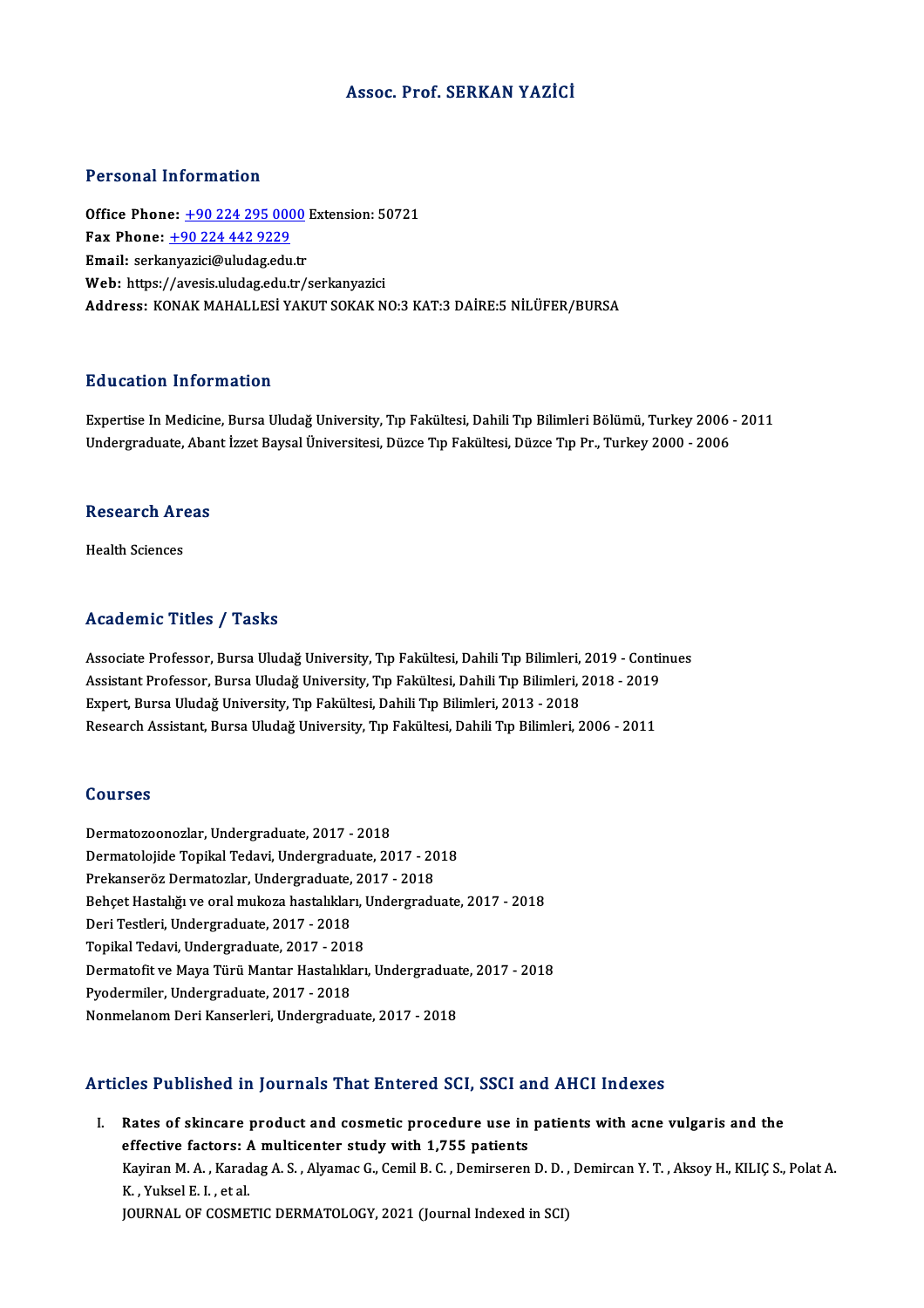II. Social media use in patients with acne vulgaris: What do patients expect from social media?<br>Equinon M.A. Kanadag A.S. Alvamag C. Camil B.C. Deminsonan D.D. Algay H. Kilia S.O. Deminson V. Social media use in patients with acne vulgaris: What do patients expect from social media?<br>Kayiran M. A. , Karadag A. S. , Alyamac G., Cemil B. C. , Demirseren D. D. , Aksoy H., Kilic S. O. , Demircan Y. T. , Yuksel Social media use i<br>Kayiran M. A. , Karac<br>E. I. , Kalkan G., et al.<br>JOUPMAL OF COSME Kayiran M. A. , Karadag A. S. , Alyamac G., Cemil B. C. , Demirseren D. D. ,<br>E. I. , Kalkan G., et al.<br>JOURNAL OF COSMETIC DERMATOLOGY, 2021 (Journal Indexed in SCI)<br>Predistars of drug survivel of biologis therenies in pse E. I. , Kalkan G., et al.<br>JOURNAL OF COSMETIC DERMATOLOGY, 2021 (Journal Indexed in SCI)<br>III. Predictors of drug survival of biologic therapies in psoriasis patients

- JOURNAL OF COSMETIC DERMATOLOGY, 2021 (Journal Indexed in SCI)<br>Predictors of drug survival of biologic therapies in psoriasis patients<br>Zorlu O., BÜLBÜL BAŞKAN E., YAZİCİ S., SIĞIRLI D., BUDAK F., SARICAOĞLU H., AYDOĞAN K.<br> Predictors of drug survival of biologic therapies in psoriasis patient:<br>Zorlu O., BÜLBÜL BAŞKAN E., YAZİCİ S., SIĞIRLI D., BUDAK F., SARICAOĞLU H.,<br>JOURNAL OF DERMATOLOGICAL TREATMENT, 2020 (Journal Indexed in SCI)<br>A Banar JOURNAL OF DERMATOLOGICAL TREATMENT, 2020 (Journal Indexed in SCI)
- IV. A Report of 13 Cases of Merkel Cell Carcinoma: Single-Center Experience and Review of the<br>Literature A Report of 13 Cases of Merkel Cell Carcinoma: Single-Center Experience and R<br>Literature<br>YAZİCİ S., YAZİCİ S., BALABAN ADIM Ş., BÜLBÜL BAŞKAN E., AYDOĞAN K., SARICAOĞLU H.<br>ANNALS OF DERMATOLOCY, vel 31, no 3, np 373, 379, Liter<mark>ature</mark><br>YAZİCİ S., YAZİCİ S., BALABAN ADIM Ş., BÜLBÜL BAŞKAN E., AYDOĞAN K., SARICAOĞI<br>ANNALS OF DERMATOLOGY, vol.31, no.3, pp.272-278, 2019 (Journal Indexed in SCI)<br>Clinisal and Demographisal Characteristies of Famil

ANNALS OF DERMATOLOGY, vol.31, no.3, pp.272-278, 2019 (Journal Indexed in SCI)

- V. Clinical and Demographical Characteristics of Familial Behcet's Disease (Southeast Marmara Region)<br>Kalin Z. C., Sancaoglu H., YAZİCİ S., AYDOĞAN K., BÜLBÜL BAŞKAN E. Clinical and Demographical Characteristics of Familial Behcet's D<br>Kalin Z. C. , Sancaoglu H., YAZİCİ S., AYDOĞAN K., BÜLBÜL BAŞKAN E.<br>DERMATOLOGY, vol.235, no.5, pp.407-412, 2019 (Journal Indexed in SCI)<br>Betrespective Anal Kalin Z. C. , Sancaoglu H., YAZİCİ S., AYDOĞAN K., BÜLBÜL BAŞKAN E.<br>DERMATOLOGY, vol.235, no.5, pp.407-412, 2019 (Journal Indexed in SCI)<br>VI. Retrospective Analysis of 91 Kaposi's Sarcoma Cases: A Single-Center Experie
- DERMATOL<br>Retrospect<br>Literature<br>VAZICI S. Ze Retrospective Analysis of 91 Kaposi's Sarcoma Cases: A Single-Center Experier<br>Literature<br>YAZİCİ S., Zorlu O., BÜLBÜL BAŞKAN E., BALABAN ADIM Ş., AYDOĞAN K., SARICAOĞLU H.<br>DERMATOLOCY vel 334 np 305 313 3018 (Jaurral Indeve

Literature<br>YAZİCİ S., Zorlu O., BÜLBÜL BAŞKAN E., BALABAN ADIM Ş., AYDOĞAI<br>DERMATOLOGY, vol.234, pp.205-213, 2018 (Journal Indexed in SCI)<br>Syslesperine A for seyere shildheed ateris dermetitie: slinis

YAZİCİ S., Zorlu O., BÜLBÜL BAŞKAN E., BALABAN ADIM Ş., AYDOĞAN K., SARICAOĞLU H.<br>DERMATOLOGY, vol.234, pp.205-213, 2018 (Journal Indexed in SCI)<br>VII. Cyclosporine-A for severe childhood atopic dermatitis: clinical experie **DERMAT**<br>Cyclosp<br>profile<br>SARICAC Cyclosporine-A for severe childhood atopic dermatitis: clinica<br>profile<br>SARICAOĞLU H., YAZİCİ S., Zorlu O., BÜLBÜL BAŞKAN E., AYDOĞAN K.<br>TURKISH JOURNAL OF MEDICAL SCIENCES vol.49, BS 5, PD.932, 939, ?

profile<br>SARICAOĞLU H., YAZİCİ S., Zorlu O., BÜLBÜL BAŞKAN E., AYDOĞAN K.<br>TURKISH JOURNAL OF MEDICAL SCIENCES, vol.48, no.5, pp.933-938, 2018 (Journal Indexed in SCI) SARICAOĞLU H., YAZİCİ S., Zorlu O., BÜLBÜL BAŞKAN E., AYDOĞAN K.<br>TURKISH JOURNAL OF MEDICAL SCIENCES, vol.48, no.5, pp.933-938, 2018 (Journal Intil Treatment of lichen planopilaris: methotrexate or cyclosporine a therapy?<br>

- TURKISH JOURNAL OF MEDIC.<br>Treatment of lichen planop<br>BÜLBÜL BAŞKAN E., YAZİCİ S.<br>CUTANEQUS AND QCULAR TO Treatment of lichen planopilaris: methotrexate or cyclosporine a therapy?<br>BÜLBÜL BAŞKAN E., YAZİCİ S.<br>CUTANEOUS AND OCULAR TOXICOLOGY, vol.37, no.2, pp.196-199, 2018 (Journal Indexed in SCI)<br>The efficesy of norrowband JIVB
- BÜLBÜL BAŞKAN E., YAZİCİ S.<br>CUTANEOUS AND OCULAR TOXICOLOGY, vol.37, no.2, pp.196-199, 2018 (Journal Indexed in SCI)<br>IX. The efficacy of narrowband UVB treatment in pediatric vitiligo: a retrospective analysis of 26 cases<br> CUTANEOUS AND OCULAR TOXICOLOGY, vol.37, no.2, pp.196-199, 2018 (Journa<br>The efficacy of narrowband UVB treatment in pediatric vitiligo: a retro<br>YAZİCİ S., Gunay B., BÜLBÜL BAŞKAN E., AYDOĞAN K., SARICAOĞLU H., Tunali S.<br>TU The efficacy of narrowband UVB treatment in pediatric vitiligo: a retrospective analysis of 26 cases<br>YAZİCİ S., Gunay B., BÜLBÜL BAŞKAN E., AYDOĞAN K., SARICAOĞLU H., Tunali S.<br>TURKISH JOURNAL OF MEDICAL SCIENCES, vol.47, YAZICI S., Gunay B., BÜLBÜL BAŞKAN E., AYDOĞAN K., SARICAOĞLU H., Tunali S.<br>TURKISH JOURNAL OF MEDICAL SCIENCES, vol.47, no.2, pp.381-384, 2017 (Journal Indexed in SCI)<br>X. Flow Cytometric Analysis of T, B, and NK Cells Ant
- TURKISH JOURNAL OF MEDICAL SCIENCES, vol.47, no.2, pp.381-384, 2017 (Journal Indexed in SCI)<br>Flow Cytometric Analysis of T, B, and NK Cells Antigens in Patients with Mycosis Fungoides<br>YAZİCİ S., BÜLBÜL BAŞKAN E., BUDAK F., Flow Cytometric Analy<br>YAZİCİ S., BÜLBÜL BAŞKA<br>SARICAOĞLU H., Tunali S.<br>JOUPNAL OE IMMUNOLO YAZİCİ S., BÜLBÜL BAŞKAN E., BUDAK F., ORAL H. B. , BALABAN ADIM Ş., Kalin Z. C. , ÖZKAYA G., AYDOĞAN K.,<br>SARICAOĞLU H., Tunali S.<br>JOURNAL OF IMMUNOLOGY RESEARCH, vol.2015, 2015 (Journal Indexed in SCI)

SARICAOĞLU H., Tunali S.<br>JOURNAL OF IMMUNOLOGY RESEARCH, vol.2015, 2015 (Journal Indexed in SCI)<br>XI. Efficacy of Low-Dose Ultraviolet A-1 Phototherapy for Parapsoriasis/Early-Stage Mycosis Fungoides<br>AVDOĞAN K. YAZİCİ S. BA JOURNAL OF IMMUNOLOGY RESEARCH, vol.2015, 2015 (Journal Indexed in SCI)<br>Efficacy of Low-Dose Ultraviolet A-1 Phototherapy for Parapsoriasis/Early-Stage Mycosis Fungoide<br>AYDOĞAN K., YAZİCİ S., BALABAN ADIM Ş., Gunay I. T. , Efficacy of Low-Dose Ultraviolet A-1 Phototherapy for Parapsoriasis/Early-Stage Myco<br>AYDOĞAN K., YAZİCİ S., BALABAN ADIM Ş., Gunay I. T. , BUDAK F., SARICAOĞLU H., Tunali S., BÜLB<br>PHOTOCHEMISTRY AND PHOTOBIOLOGY, vol.90, n AYDOĞAN K., YAZİCİ S., BALABAN ADIM Ş., Gunay I. T., BUDAK F.,<br>PHOTOCHEMISTRY AND PHOTOBIOLOGY, vol.90, no.4, pp.873-87:<br>XII. Iododerma following topical povidone-iodine application<br>Aliazzaziv G. Turan H. Halv E. Albaurak

## PHOTOCHEMISTRY AND PHOTOBIOLOGY, vol.90, no.4, pp.873-<br>Iododerma following topical povidone-iodine application<br>Aliagaoglu C., Turan H., Uslu E., Albayrak H., YAZİCİ S., KAYA E.<br>CUTANEOUS AND OCULAP TOVICOLOGY, vol.33, no.4 Iododerma following topical povidone-iodine application<br>Aliagaoglu C., Turan H., Uslu E., Albayrak H., YAZİCİ S., KAYA E.<br>CUTANEOUS AND OCULAR TOXICOLOGY, vol.32, no.4, pp.339-340, 2013 (Journal Indexed in SCI)<br>Left atrial

Aliagaoglu C., Turan H., Uslu E., Albayrak H., YAZİCİ S., KAYA E.<br>CUTANEOUS AND OCULAR TOXICOLOGY, vol.32, no.4, pp.339-340, 2013 (Journal Indexed in SCI)<br>XIII. Left atrial mechanical functions, atrial electromechanical de CUTANEOUS AND OCULAR TOXICOLO<br>Left atrial mechanical functions,<br>with mild to moderate psoriasis<br>Orluk 0. A. Vilmar M. VAZICLS, Bolg Left atrial mechanical functions, atrial electromechanical delay and P wave dispersion in patie<br>with mild to moderate psoriasis<br>Ozluk O. A., Yilmaz M., YAZİCİ S., Peker T., Topal D., Karaagac K., Vatansever F., Tenekeciogl with mild to moderate psoriasis<br>Ozluk O. A. , Yilmaz M., YAZİCİ S., Peker T., Topal D., Karaagac K., Vatansever F., Tenekeci<br>EXPERIMENTAL & CLINICAL CARDIOLOGY, vol.18, no.3, 2013 (Journal Indexed in SCI)<br>A Pare Peason for EXPERIMENTAL & CLINICAL CARDIOLOGY, vol.18, no.3, 2013 (Journal Indexed in SCI)

## XIV. A Rare Reason for Uvular Angioedema: Ecbalium elaterium<br>AYDOĞAN K., YAZİCİ S., Turan H. A Rare Reason for Uvular Angioedema: Ecbalium elaterium<br>AYDOĞAN K., YAZİCİ S., Turan H.<br>ANNALS OF DERMATOLOGY, vol.24, no.3, pp.358-359, 2012 (Journal Indexed in SCI)<br>Evaluation of Demographies and Climatis Easters (Diseas

## XV. Evaluation of Demographics and Climatic Factors/Disease Relationship in Patients with Pityriasis ANNAL<br><mark>Evalua</mark><br>Rosea<br>Pül Pü Bvaluation of Demographics and Climatic Factors/Disease Relationsh<br>Rosea<br>BÜLBÜL BAŞKAN E., Turan H., ERCAN İ., YAZİCİ S., ÖZKAYA G., SARICAOĞLU H.<br>TURKDERM ARCHIVES OF THE TURKISH DERMATOLOCY AND VENEROLOCY :

TURKDERM-ARCHIVES OF THE TURKISH DERMATOLOGY AND VENEROLOGY, vol.45, no.2, pp.42-44, 2011 (Journal Indexed in SCI) BÜLBÜL BAŞKA<br>TURKDERM-AR<br>Indexed in SCI)<br>Methetrevate

XVI. Methotrexate for the treatment of generalized lichen planus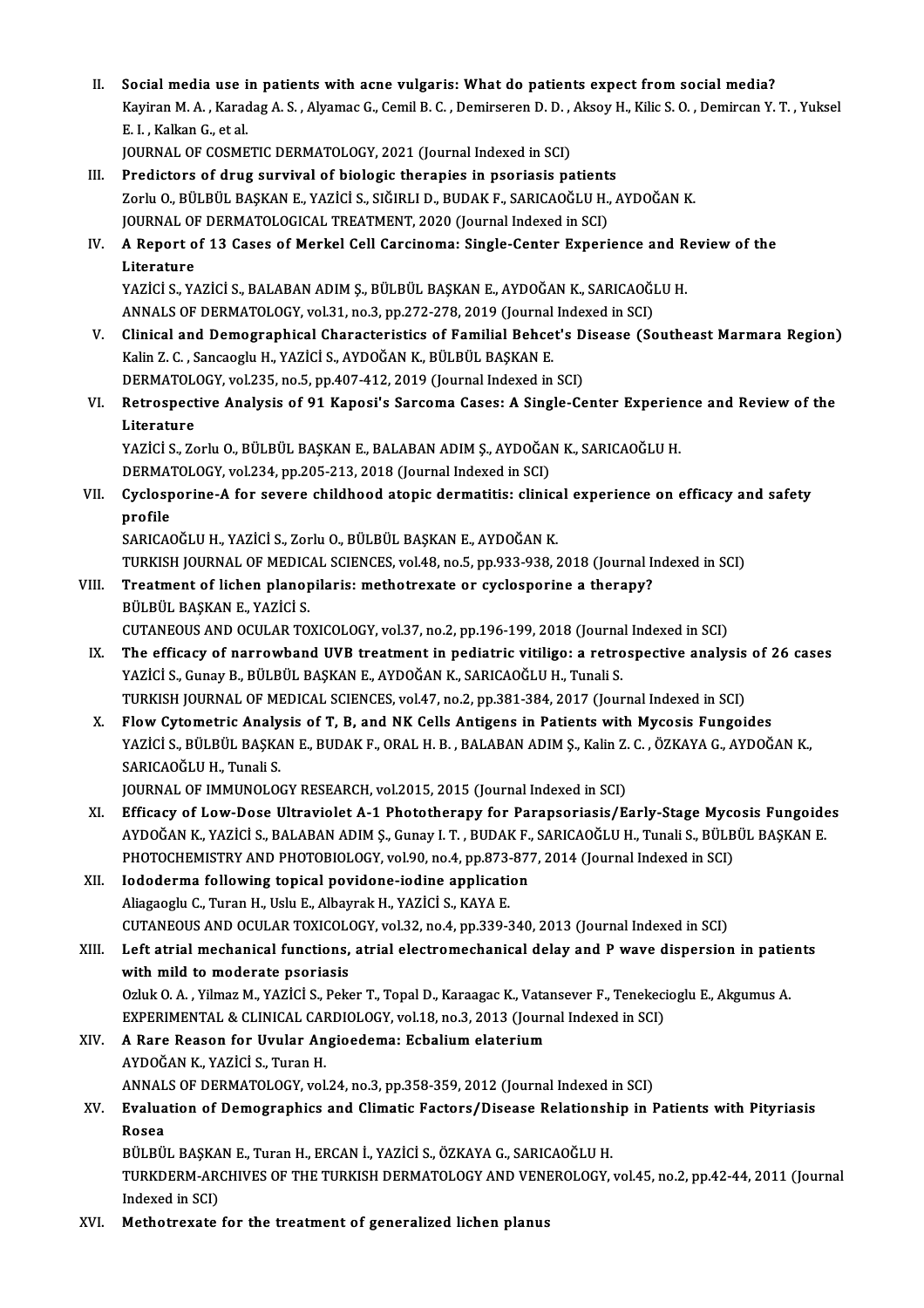Turan H., BÜLBÜL BAŞKAN E., Tunali S., YAZİCİ S., Saricaoglu H.<br>JOUPNAL OF THE AMERICAN ACADEMY OF DEPMATOLOCY ve

JOURNAL OF THE AMERICAN ACADEMY OF DERMATOLOGY, vol.60, no.1, pp.164-166, 2009 (Journal Indexed in SCI) Tura<br>JOUR<br>SCI)

## Articles Published in Other Journals

- rticles Published in Other Journals<br>I. Primary cutaneous lymphomas and Coronavirus disease-2019: A critical overview of primary<br>cutaneous lymphoma management in pandomia cutaneous lymphomas and Coronavirus<br>Primary cutaneous lymphomas and Coronavirus<br>cutaneous lymphoma management in pandemic<br>Ornels S. Pit.Cic.A. VAZICIS PAVPAMCÜPLEP D. SAN Primary cutaneous lymphomas and Coronavirus disease-2019;<br>cutaneous lymphoma management in pandemic<br>Ornek S., BİLGİÇ A., YAZİCİ S., BAYRAMGÜRLER D., ŞANLI H., ONSUN N.<br>TURKDERM TURKISH ARCHIVES OF DERMATOLOCY AND VENEROLOC cutaneous lymphoma management in pandemic<br>Ornek S., BİLGİÇ A., YAZİCİ S., BAYRAMGÜRLER D., ŞANLI H., ONSUN N.<br>TURKDERM-TURKISH ARCHIVES OF DERMATOLOGY AND VENEROLOGY, vol.56, no.1, pp.1-6, 2022 (Journal<br>Indeved in ESCL Ornek S., BİLGİÇ<br>TURKDERM-TURI<br>Indexed in ESCI)<br>Püstüler Peeris TURKDERM-TURKISH ARCHIVES OF DERMATOLOGY AND VENEROLOGY, vol.56, no.1, pp.1-6, 2022 (Journal<br>Indexed in ESCI)<br>II. Püstüler Psoriasis Tanılı 152 Olgunun Retrospektif Analizi: Klinik, Demografik Özellikler ve Tedavi<br>Vanıtı İ
- Indexed in ESCI)<br>Püstüler Psoriasis Tanı<br>Yanıtı İle Sigara İlişkisi<br>YAZİÇİ S. MAÇİN G. HASA Püstüler Psoriasis Tanılı 152 Olgunun Retrospektif Analizi: Klinik, Demo<br>Yanıtı İle Sigara İlişkisi<br>YAZİCİ S., MAÇİN G., HAŞAL E., BÜLBÜL BAŞKAN E., AYDOĞAN K., SARICAOĞLU H.<br>Uludağ Üniversitesi En Fakültesi Dersisi vel 44 Yanıtı İle Sigara İlişkisi<br>YAZİCİ S., MAÇİN G., HAŞAL E., BÜLBÜL BAŞKAN E., AYDOĞAN K., SARICAOĞLU H.<br>Uludağ Üniversitesi Tıp Fakültesi Dergisi, vol.44, no.2, pp.71-74, 2018 (Other Refereed National Journals)

- YAZİCİ S., MAÇİN G., HAŞAL E., BÜLBÜL BAŞKAN E., AYDOĞAN K., SARICAOĞLU H.<br>Uludağ Üniversitesi Tıp Fakültesi Dergisi, vol.44, no.2, pp.71-74, 2018 (Other Refereed National Journals)<br>III. Long-term remission of recurren YAZİCİ S., BÜLBÜL BAŞKAN E., SARICAOĞLU H.<br>Journal of Dermatology Cosmetology, vol.2, pp.103-104, 2018 (Refereed Journals of Other Institutions) Long-term remission of recurren pityriasis versicolor with short-term systemic isotretinoir<br>YAZİCİ S., BÜLBÜL BAŞKAN E., SARICAOĞLU H.<br>Journal of Dermatology Cosmetology, vol.2, pp.103-104, 2018 (Refereed Journals of Other
- YAZİCİ S., BÜLBÜL BAŞKAN E., SARICAOĞLU H.<br>Journal of Dermatology Cosmetology, vol.2, pp.103-104, 2018 (Refereed Journals of Other Institutions)<br>IV. Is there any association between mycosis fungoides and T-h-1,T-h-2 cytoki Journal of Dermatology Cosmetology, vol.2, pp.10<br>Is there any association between mycosis fu<br>growth factor-beta 1 gene polymorphisms?<br>YAZICLS ANDOČAN K. SARICAOČLU H. RÜLRÜL Is there any association between mycosis fungoides and T-h-1<br>growth factor-beta 1 gene polymorphisms?<br>YAZİCİ S., AYDOĞAN K., SARICAOĞLU H., BÜLBÜL BAŞKAN E., Tunali S.<br>TURKDERM TURKISH ARCHIVES OF DERMATOLOCY AND VENEROLOG growth factor-beta 1 gene polymorphisms?<br>YAZİCİ S., AYDOĞAN K., SARICAOĞLU H., BÜLBÜL BAŞKAN E., Tunali S.<br>TURKDERM-TURKISH ARCHIVES OF DERMATOLOGY AND VENEROLOGY, vol.52, no.4, pp.137-141, 2018 (Journal<br>Indoved in ESCL YAZİCİ S., AYDOĞ<br>TURKDERM-TURI<br>Indexed in ESCI)<br>Cobelik ve Mali TURKDERM-TURKISH ARCHIVES<br>Indexed in ESCI)<br>V. Gebelik ve Malign Melanom<br>VAZICI S. PÜLPÜL PASKAN E
- Indexed in ESCI)<br>V. Gebelik ve Malign Melanom<br>YAZİCİ S., BÜLBÜL BAŞKAN E. Gebelik ve Malign Melanom<br>YAZİCİ S., BÜLBÜL BAŞKAN E.<br>Güncel Dermatoloji Dergisi, vol.2, no.1, pp.14-24, 2017 (Other Refereed National Journals)<br>Akna ve Skarlarında Kimyasal Beelingler
- VI. Akne ve Skarlarında Kimyasal Peelingler Güncel Dermatoloji Dergis<br><mark>Akne ve Skarlarında Ki</mark>:<br>YAZİCİ S., SARICAOĞLU H.<br>Turkiye Klinikleri I Ceem I

Akne ve Skarlarında Kimyasal Peelingler<br>YAZİCİ S., SARICAOĞLU H.<br>Turkiye Klinikleri J Cosm Dermatol-Special Topics, vol.9, no.4, pp.53-59, 2016 (Other Refereed National Journals)<br>Enidermal Olyaumlarda Kimyasal Soyma

- VII. Epidermal Oluşumlarda Kimyasal Soyma<br>AYDOĞAN K., YAZİCİ S. Turkiye Klinikleri J Cosi<br><mark>Epidermal Oluşumlaı</mark><br>AYDOĞAN K., YAZİCİ S.<br>Turkiye Klinikleri J Cosi Epidermal Oluşumlarda Kimyasal Soyma<br>AYDOĞAN K., YAZİCİ S.<br>Turkiye Klinikleri J Cosm Dermatol-Special Topics, vol.9, no.4, pp.71-76, 2016 (Other Refereed National Journals) Turkiye Klinikleri J Cosi<br><mark>Akne ve diyet</mark><br>AYDOĞAN K., YAZİCİ S.<br>Turkiye Klinikleri J Der
- VIII. Akne ve diyet<br>AYDOĞAN K., YAZİCİ S.

Akne ve diyet<br>AYDOĞAN K., YAZİCİ S.<br>Turkiye Klinikleri J Dermatol-Special Topics, vol.9, no.2, pp.15-19, 2016 (Other Refereed National Journals)<br>Petrespective analysis of the ferty six patients with bulleus pemphiseid fell

AYDOĞAN K., YAZİCİ S.<br>Turkiye Klinikleri J Dermatol-Special Topics, vol.9, no.2, pp.15-19, 2016 (Other Refereed National Journals)<br>IX. Retrospective analysis of the forty-six patients with bullous pemphigoid followed-u Turkiye Klinikleri J Dermatol-Special Topics, vol.9, no.2, pp.15-19, 2016<br>Retrospective analysis of the forty-six patients with bullous p<br>YAZİCİ S., BÜLBÜL BAŞKAN E., Tunali S., AYDOĞAN K., SARICAOĞLU H.<br>TURKDERM TURKISH A Retrospective analysis of the forty-six patients with bullous pemphigoid followed-up in our clinic<br>YAZİCİ S., BÜLBÜL BAŞKAN E., Tunali S., AYDOĞAN K., SARICAOĞLU H.<br>TURKDERM-TURKISH ARCHIVES OF DERMATOLOGY AND VENEROLOGY, YAZİCİ S., BÜLBÜ<br>TURKDERM-TURI<br>Indexed in ESCI)<br>Almeli Hastalar TURKDERM-TURKISH ARCHIVES OF DERMATOLOGY AND VENEROLO<br>Indexed in ESCI)<br>X. Akneli Hastalarda Alternatif Tıp Uygulamaları ve Yan Etkileri<br>AVDOČAN K. YAZİCİ S

- Indexed in ESCI)<br>X. Akneli Hastalarda Alternatif Tıp Uygulamaları ve Yan Etkileri<br>AYDOĞAN K., YAZİCİ S. Akneli Hastalarda Alternatif Tıp Uygulamaları ve Yan Etkileri<br>AYDOĞAN K., YAZİCİ S.<br>Turkiye Klinikleri J Cosm Dermatol-Special Topics, vol.8, no.3, pp.34-37, 2015 (Other Refereed National Journals)<br>İntravanêr İmmünglebulin
- XI. İntravenöz İmmünglobulin Tedavisi Turkiye Klinikleri J Cos<mark>i</mark><br>İntravenöz İmmünglı<br>AYDOĞAN K., YAZİCİ S.<br>Turkiye Klinikleri J Der Turkiye Klinikleri J Dermatol-Special Topics, vol.7, no.2, pp.80-89, 2014 (Other Refereed National Journals)
- AYDOĞAN K., YAZİCİ S.<br>Turkiye Klinikleri J Dermatol-Special Topics,<br>XII. Besin allerjileri ve neden olan besinler Turkiye Klinikleri J Der:<br><mark>Besin allerjileri ve n</mark><br>AYDOĞAN K., YAZİCİ S.<br>Türkiye klinikleri i sesn Besin allerjileri ve neden olan besinler<br>AYDOĞAN K., YAZİCİ S.<br>Türkiye klinikleri j cosm dermatol-special topics, vol.7, no.2, pp.49-58, 2014 (Other Refereed National Journals)

AYDOĞAN K., YAZİCİ S.<br>Türkiye klinikleri j cosm dermatol-s<br>XIII. Mikozis Fungoides Varyantları<br>YAZİCİ S., BÜLBÜL BAŞKAN E. Türkiye klinikleri j cosm derm<br><mark>Mikozis Fungoides Varyan</mark><br>YAZİCİ S., BÜLBÜL BAŞKAN E.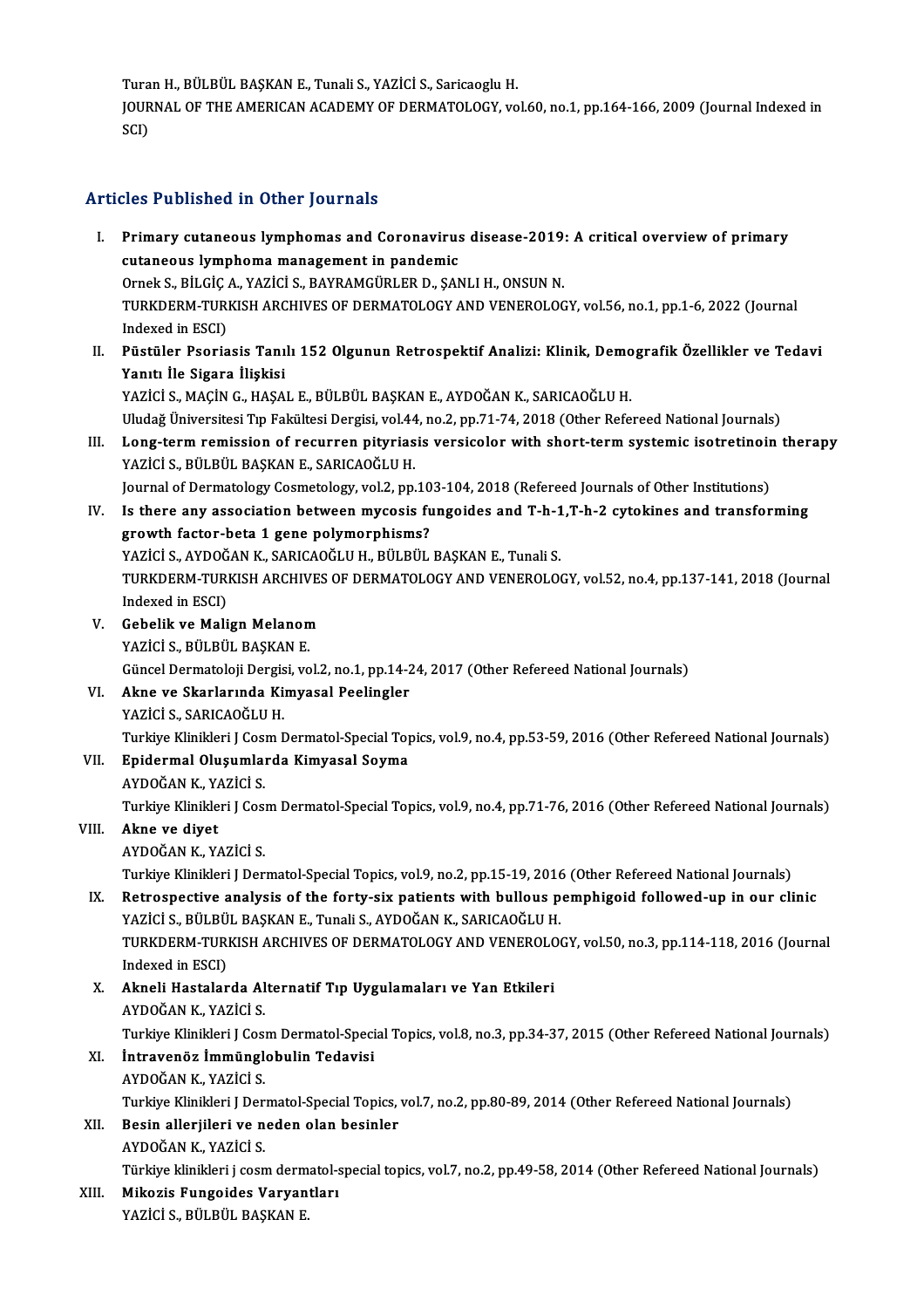Turkiye Klinikleri J Dermatol-Special Topics, vol.7, no.2, pp.6-10, 2014 (Other Refereed National Journals)<br>See Kormatikleri: Sekillendirici Ürünler ve Boyeler

- XIV. Saç Kozmetikleri: Şekillendirici Ürünler ve Boyalar<br>YAZİCİ S., BÜLBÜL BASKAN E. Turkiye Klinikleri J Dermatol-S<br><mark>Saç Kozmetikleri: Şekillend</mark><br>YAZİCİ S., BÜLBÜL BAŞKAN E.<br>Turkiye Klinikleri L Ceem Dern Turkiye Klinikleri J Cosm Dermatol-Special Topics, vol.6, no.3, pp.50-58, 2013 (Other Refereed National Journals)
- XV. Dermatolojide Arı ve Bal (Apiterapi) YAZİCİ S., BÜLBÜL BAŞKAN E. Dermatolojide Arı ve Bal (Apiterapi)<br>YAZİCİ S., BÜLBÜL BAŞKAN E.<br>Turkiye Klinikleri Dermatology - Special Topics, vol.6, no.1, pp.36-41, 2013 (Other Refereed National Journals)<br>İlaş Boəksiyonu Tanısıyla Yatırılan Olsuların YAZİCİ S., BÜLBÜL BAŞKAN E.<br>Turkiye Klinikleri Dermatology - Special Topics, vol.6, no.1, pp.36-41, 2013 (Other Refereed Natic<br>XVI. İlaç Reaksiyonu Tanısıyla Yatırılan Olguların Değerlendirilmesi: Retrospektif Çalışma<br>XAZI
- Turkiye Klinikleri Dermatology Special Topics, vol.6, no.1, pp.36-41, 2013 (Other Refereed National Journals)<br>İlaç Reaksiyonu Tanısıyla Yatırılan Olguların Değerlendirilmesi: Retrospektif Çalışma<br>YAZICI ÖZTÜRK Z., SARICA İ<mark>laç Reaksiy</mark><br>YAZICI ÖZTÜ<br>AYDOĞAN K.<br>Uludoğ Üniye YAZICI ÖZTÜRK Z., SARICAOĞLU H., YAZİCİ S., YILDIZ HACIOĞLU Ş., KÖRAN KARADOĞAN S., BÜLBÜL BAŞI<br>AYDOĞAN K.<br>Uludağ Üniversitesi Tıp Fakültesi Dergisi, vol.36, no.3, pp.75-80, 2010 (Other Refereed National Journals)<br>Beğrisgi

AYDOĞAN K.<br>Uludağ Üniversitesi Tıp Fakültesi Dergisi, vol.36, no.3, pp.75-80, 2010 (Other Refereed National Journals)<br>XVII. Psöriazisli çocuk olguda topikal kortikosteroidin yanlış kullanımı ile gelişen cushing sendrom Uludağ Üniversitesi Tıp Fakültesi Dergisi, vol.36, no.3, pp.75-80, 2010 (Other R<br>Psöriazisli çocuk olguda topikal kortikosteroidin yanlış kullanımı ile <sub>{</sub><br>BÜLBÜL BAŞKAN E., YAZİCİ S., YAZICI ÖZTÜRK Z., SAĞLAM H., SARICAOĞ XVII. Psöriazisli çocuk olguda topikal kortikosteroidin yanlış kullanımı ile gelişen cushing sendromu<br>BÜLBÜL BAŞKAN E., YAZİCİ S., YAZICI ÖZTÜRK Z., SAĞLAM H., SARICAOĞLU H.<br>Turkiye Klinikleri Journal of Dermatology, vol.1

## Books&Book Chapters

- ooks & Book Chapters<br>I. Bölüm 2: Merkel Hücreli Karsinom<br>XAZİÇİ S PÜLPÜL PASYAN E YAZİCİ S., BÜLBÜL BAŞKAN<br>Bölüm 2: Merkel Hücreli K.<br>YAZİCİ S., BÜLBÜL BAŞKAN E. Bölüm 2: Merkel Hücreli Karsinom<br>YAZİCİ S., BÜLBÜL BAŞKAN E.<br>in: Dermatoonkoloji., AYŞE ŞEBNEM ÖZKAN, MELİH AKYOL, Editor, O'TIP YAYINEVİ YAYINCILIK, İzmir, pp.301-306,<br>2019 **YAZIC**<br>in: Dei<br>2019<br>Pälün 2019<br>II. Bölüm 37: Egzama.
- 

YAZİCİ S., BÜLBÜL BAŞKAN E.

Bölüm 37: Egzama.<br>YAZİCİ S., BÜLBÜL BAŞKAN E.<br>in: Çocuklarda Bulgudan Tanıya Algoritmalar., ERGÜN ÇİL, Editor, İstanbul Tıp Kitapevleri, İstanbul, pp.148-154,<br>2019 YAZİC<br>in: Çoo<br>2019<br>Pölün in: Çocuklarda Bulgudan Tanıya Algori<br>2019<br>III. Bölüm 2: Granüler Hücreli Tümör<br>VAZİÇİ S. PÜLPÜL PASYAN E

- 2019<br>Bölüm 2: Granüler Hücreli<br>YAZİCİ S., BÜLBÜL BAŞKAN E.<br>in: Dermeteonkaleji AVSE SEL Bölüm 2: Granüler Hücreli Tümör<br>YAZİCİ S., BÜLBÜL BAŞKAN E.<br>in: Dermatoonkoloji., AYŞE ŞEBNEM ÖZKAN, MELİH AKYOL, Editor, O'TIP Kitabevi Yayıncılık, İzmir, pp.307-309,<br>2019 **YAZİC**<br>in: De:<br>2019<br>Pölür
- in: Dermatoonkoloji., AYŞE ŞEBNEM ÖZKAN, ME<br>2019<br>IV. Bölüm 1: Ağız Lezyonları(Oral Lezyonlar)<br>VAZİÇİ S 2019<br>Bölüm 1<br>YAZİCİ S.

Bölüm 1: Ağız Lezyonları(Oral Lezyonlar)<br>YAZİCİ S.<br>in: Çocuklarda Bulgudan Tanıya Algoritmalar., ERGÜN ÇİL, Editor, İstanbul Tıp Kitapevleri, İstanbul, pp.1-6, 2019<br>Bölüm 2: Alme YAZİCİ S.<br>in: Çocuklarda Bulgudan Tanıy<br>V. Bölüm 2: Akne.<br>YAZİCİ S., BÜLBÜL BAŞKAN E.

in: Çocuklarda Bulgudan Tanıy<br><mark>Bölüm 2: Akne.</mark><br>YAZİCİ S., BÜLBÜL BAŞKAN E.<br>in: Cosuklarda Bulsudan Tanır

Bölüm 2: Akne.<br>YAZİCİ S., BÜLBÜL BAŞKAN E.<br>in: Çocuklarda Bulgudan Tanıya Algoritmalar., ERGÜN ÇİL, Editor, İstanbul Tıp Kitapevleri, İstanbul, pp.6-9, 2019<br>Bölüm 36: Döküntülü Hastalıklar. (Canal)

YAZİCİ S., BÜLBÜL BAŞKAN E.<br>in: Çocuklarda Bulgudan Tanıya Algoritmalar., I<br>VI. Bölüm 36: Döküntülü Hastalıklar (Genel)<br>VAZİCİ S. BÜLBÜL BASKAN E in: Çocuklarda Bulgudan Tanıy<br>Bölüm 36: Döküntülü Hast<br>YAZİCİ S., BÜLBÜL BAŞKAN E.<br>in: Cosuklarda Bulgudan Tanıı

Bölüm 36: Döküntülü Hastalıklar (Genel)<br>YAZİCİ S., BÜLBÜL BAŞKAN E.<br>in: Çocuklarda Bulgudan Tanıya Algoritmalar., ERGÜN ÇİL, Editor, İstanbul Tıp Kitapevleri, İstanbul, pp.143-148,<br>2019 YAZİC<br>in: Çoo<br>2019<br>Pölün in: Çocuklarda Bulgudan Tan<br>2019<br>VII. Bölüm 5: Deri Muayenesi<br>DEMİRKAYA M. YAZİÇİ S 2019<br>Bölüm 5: Deri Muayen<br>DEMİRKAYA M., YAZİCİ S.<br>in: Cosuklarda Öylü Alma

DEMİRKAYA M., YAZİCİ S.

in: Çocuklarda Öykü Alma ve Fizik Muayene, Ergün ÇİL, Editor, Nobel Tıp Kitabevleri, İstanbul, Ocak 2019, İstanbul,<br>pp.43-64, 2019

## VIII. Tedavi algoritması

SARICAOĞLU H., YAZİCİ S.

Tedavi algoritması<br>SARICAOĞLU H., YAZİCİ S.<br>in: Akne ve Rozase Tanı ve Tedavi, , Editor, Galenos Yayınevi, İstanbul, pp.284-287, 2018<br>Bölüm 5.201 Arativonunin

- IX. Bölüm 5-2e: Azatiyopurin<br>BÜLBÜL BASKAN E., YAZİCİ S. in: Akne ve Rozase Tanı ve Tec<br>Bölüm 5-2e: Azatiyopurin<br>BÜLBÜL BAŞKAN E., YAZİCİ S.<br>in: Otaimmün Büllöz Hastalılıla Bölüm 5-2e: Azatiyopurin<br>BÜLBÜL BAŞKAN E., YAZİCİ S.<br>in: Otoimmün Büllöz Hastalıklar, , Editor, Galenos Yayınevi, İstanbul, pp.223-227, 2017<br>Bölüm 5, 2f: Mikofonolat Mofatil BÜLBÜL BAŞKAN E., YAZİCİ S.<br>in: Otoimmün Büllöz Hastalıklar, , Ed<br>X. Bölüm 5-2f: Mikofenolat Mofetil
-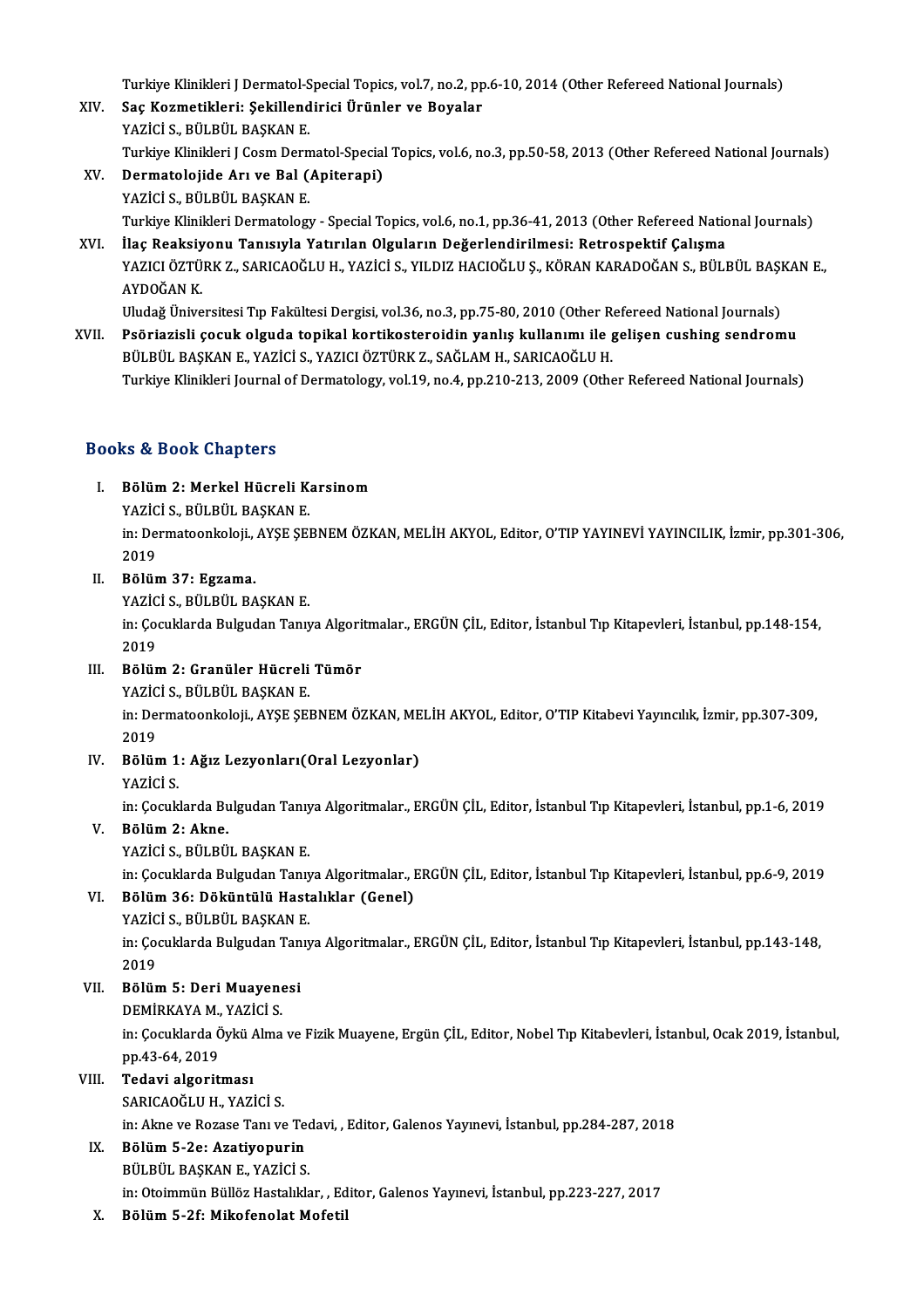BÜLBÜL BAŞKAN E, YAZİCİ S. BÜLBÜL BAŞKAN E., YAZİCİ S.<br>in: Otoimmün Büllöz Hastalıklar, , Editor, Galenos Yayınevi, İstanbul, pp.229-233, 2017<br>PUVA fatekameterenisi XI. PUVA fotokemoterapisi in: Otoimmün Büllöz Ha<br><mark>PUVA fotokemoterap</mark><br>AYDOĞAN K., YAZİCİ S.<br>in: Estedermateleji, Ela in: Fotodermatoloji, Elçin G, Karadag AS, Yılmaz E., Editor, Galenos, İstanbul, pp.199-222, 2015 AYDOĞAN K., YAZİCİ S.<br>in: Fotodermatoloji, Elçin G, Karadag AS, Yılmaz E. , Editor, Galenos, İ<br>XII. Bölüm 3:Ultraviyole B Fototerapisi: Geniş Bant ve Dar Bant<br>Pül Pül PASKAN E. YAZİCİ S in: Fotodermatoloji, Elçin G, Ka<br>Bölüm 3:Ultraviyole B Foto<br>BÜLBÜL BAŞKAN E., YAZİCİ S.<br>in: Estedermatoloji - Editer G Bölüm 3:Ultraviyole B Fototerapisi: Geniş Bant ve Dar Bant<br>BÜLBÜL BAŞKAN E., YAZİCİ S.<br>in: Fotodermatoloji, , Editor, Galenos Yayınevi, İstanbul, pp.223-234, 2015<br>Bölüm 3:BUVA Fotokemataranisi BÜLBÜL BAŞKAN E., YAZİCİ S.<br>in: Fotodermatoloji, , Editor, Galenos<br>XIII. Bölüm 3:PUVA Fotokemoterapisi in: Fotodermatoloji, , Ec<br>Bölüm 3:PUVA Fotok<br>AYDOĞAN K., YAZİCİ S.<br>in: Estedermatoloji, CO Bölüm 3:PUVA Fotokemoterapisi<br>AYDOĞAN K., YAZİCİ S.<br>in: Fotodermatoloji, GONCA ELÇİN, AYŞE SERAP KARADAĞ, ERTAN YILMAZ, Editor, Galenos Yayınevi, İstanbul,<br>pp.199.222.2015 AYDOĞAN K., YAZİ<br>in: Fotodermatoloj<br>pp.199-223, 2015<br>Pālūm 121. Dižo in: Fotodermatoloji, GONCA ELÇİN, AYŞE SERAP KARADAĞ, ERTAN YILMAZ, E<br>pp.199-223, 2015<br>XIV. Bölüm 121: Diğer Lenfoproliferatif ve Miyeloproliferatif Hastalıklar<br>SARICAQĞLILH YAZİCİ S pp.199-223, 2015<br>Bölüm 121: Diğer Lenf<br>SARICAOĞLUH., YAZİCİ S.<br>in: Dermeteleii - Editer N. Bölüm 121: Diğer Lenfoproliferatif ve Miyeloproliferatif Hastalıklar<br>SARICAOĞLU H., YAZİCİ S.<br>in: Dermatoloji, , Editor, Nobel Tıp Kitapevleri, İstanbul, pp.1887-1896, 2012<br>Bölüm 122: Kutanör Metastarlar SARICAOĞLU H., YAZİCİ S.<br>in: Dermatoloji, , Editor, Nobel Tıp Kit<br>XV. Bölüm 122: Kutanöz Metastazlar<br>SARICAOĞLU H., YAZİCİ S. in: Dermatoloji, , Editor, Nobel Tıp Kitapevleri, İstanbul, pp.1887-1896, 2012 Bölüm 122: Kutanöz Metastazlar<br>SARICAOĞLU H., YAZİCİ S.<br>in: Dermatoloji, , Editor, Nobel Tıp Kitapevleri, İstanbul, pp.1897-1901, 2012<br>Bölüm119: Derinin B. Hüsreli Lenfemelerı SARICAOĞLU H., YAZİCİ S.<br>in: Dermatoloji, , Editor, Nobel Tıp Kitapevleri, İs<br>XVI. Bölüm119: Derinin B-Hücreli Lenfomaları<br>SARICAOĞLU H. YAZİCİ S in: Dermatoloji, , Editor, No<br>Bölüm119: Derinin B-H<br>SARICAOĞLU H., YAZİCİ S.<br>in: Dermatoloji - Editor N. XVI. Bölüm119: Derinin B-Hücreli Lenfomaları<br>SARICAOĞLU H., YAZİCİ S.<br>in: Dermatoloji, , Editor, Nobel Tıp Kitapevleri, İstanbul, pp.1855-1865, 2012

# m: Dermatoloji, , Editor, Nobel Tip Kitapevieri, Istanbul, pp.1855-1865, 201<br>Refereed Congress / Symposium Publications in Proceedings

| Refereed Congress / Symposium Publications in Proceedings |                                                                                                              |  |
|-----------------------------------------------------------|--------------------------------------------------------------------------------------------------------------|--|
| L                                                         | Anüler Elastotik Dev Hücreli Granüloma: Olgu Sunumu.                                                         |  |
|                                                           | BOZDAĞ A., YAZİCİ S., BÜLBÜL BAŞKAN E., BALABAN ADIM Ş., AYDOĞAN K.                                          |  |
|                                                           | 24. Prof. Dr. Lütfü Tat Sempozyumu 20-24 Kasım 2019- Ankara, Turkey, 20 - 24 November 2019                   |  |
| II.                                                       | Lenfödem/Sellülit benzeri klinik: İntravasküler Büyük B Hücreli lenfoma                                      |  |
|                                                           | IRMAK YAZİCİ E., YAZİCİ S., BÜLBÜL BAŞKAN E., BALABAN ADIM Ş., AYDOĞAN K.                                    |  |
|                                                           | Prof. Dr. Lütfü Tat Sempozyumu 20-24 Kasım 2019- Ankara, Turkey, 20 - 24 November 2019                       |  |
| III.                                                      | Lichenoid dermatitis as a paraneoplastic manner.                                                             |  |
|                                                           | ZORLU Ö., YAZİCİ S., BÜLBÜL BAŞKAN E., BALABAN ADIM Ş., AYDOĞAN K.                                           |  |
|                                                           | 28th EADV Congress-Madrit, 9 - 13 October 2019                                                               |  |
| IV.                                                       | SOCS Gene Polymorphism In Vitiligo Patients.                                                                 |  |
|                                                           | IRMAK YAZİCİ E., SARICAOĞLU H., TEMEL Ş. G. , BÜLBÜL BAŞKAN E., AYDOĞAN K., YAZİCİ S., ÖZKAYA G., ORAL H. B. |  |
|                                                           | 28th EADV Congress. Madrit, 9 - 13 October 2019                                                              |  |
| V.                                                        | Pediatrik Psoriazis Olgularında Komorbiditelerin Değerlendirilmesi: Retrospektif Çalışma.                    |  |
|                                                           | MAÇİN G., SARICAOĞLU H., YAZİCİ S., BÜLBÜL BAŞKAN E., AYDOĞAN K.                                             |  |
|                                                           | 28. Ulusal Dermatoloji Kongresi. SS-64, Turkey, 24 - 28 September 2019                                       |  |
| VI.                                                       | Orta ve șiddetli yama tipi alopesia areata, totalis ve universalis hastalarında tofacitinib. SS-64           |  |
|                                                           | AYDOĞAN K., BOZDAĞ A., MAÇİN G., YAZİCİ S., BÜLBÜL BAŞKAN E., SARICAOĞLU H.                                  |  |
|                                                           | 28. Ulusal Dermatoloji Kongresi. Antalya, Turkey, 24 - 28 September 2019                                     |  |
| VII.                                                      | Evaluation of factors affecting drug survival and treatment responses of the patients with Chronic           |  |
|                                                           | Urticaria on Omalizumab treatment.                                                                           |  |
|                                                           | HAŞAL E., BÜLBÜL BAŞKAN E., YAZİCİ S., AYDOĞAN K., SARICAOĞLU H.                                             |  |
|                                                           | 24th World Congress of Dermatology., 10 - 15 June 2019                                                       |  |
| VIII.                                                     | HLA-C status in moderate to severe psoriasis patients treated with biologic treatments.                      |  |
|                                                           | ZORLU Ö., BÜLBÜL BAŞKAN E., YAZİCİ S., ERCAN İ., SARICAOĞLU H., AYDOĞAN K.                                   |  |
|                                                           | 24th World Congress of Dormatology, $10, 15$ June 2010                                                       |  |

24th World Congress of Dermatology., 10 - 15 June 2019

IX. Foliculitis Decalvans Patients: A Single Center Experience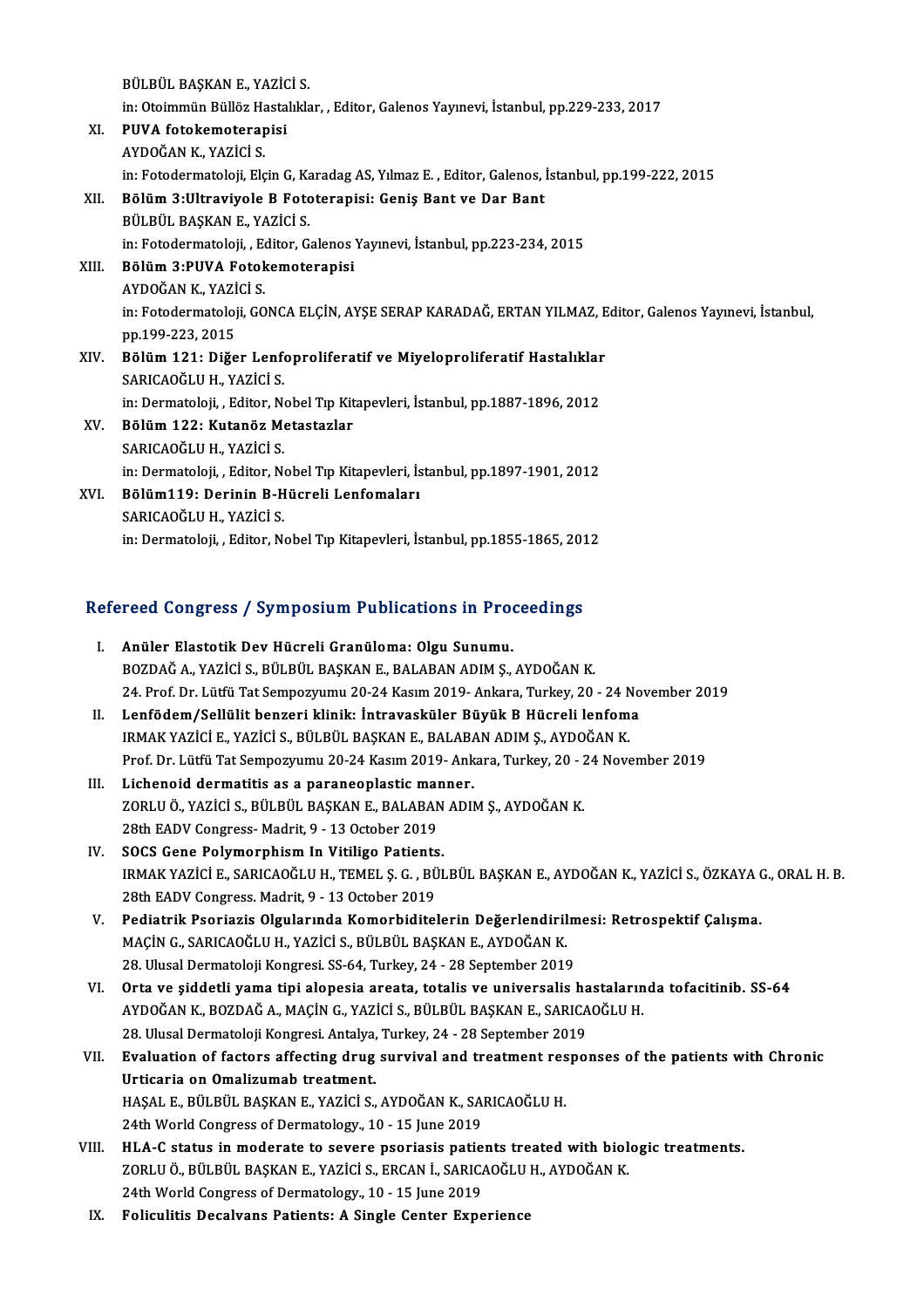YAZİCİ S., SARICAOĞLU H., BOZDAĞ A., BALABAN ADIM Ş., AYDOĞAN K., BÜLBÜL BAŞKAN E.<br>24th Warld Congress of Dermatelegy, Milane. 10, .15 June 2019. YAZİCİ S., SARICAOĞLU H., BOZDAĞ A., BALABAN ADIM Ş., AYDOĞ.<br>24th World Congress of Dermatology.- Milano, 10 - 15 June 2019<br>Vitiliga tanılı olaylanda SOCS gen nalimenfirmi 24th World Congress of Dermatology.- Milano, 10 - 15 June 2019<br>X. Vitiligo tanılı olgularda SOCS gen polimorfizmi 24th World Congress of Dermatology.- Milano, 10 - 15 June 2019<br>Vitiligo tanılı olgularda SOCS gen polimorfizmi<br>IRMAK YAZİCİ E., SARICAOĞLU H., TEMEL Ş. G. , BÜLBÜL BAŞKAN E., AYDOĞAN K., YAZİCİ S., ÖZKAYA G., ORAL H. B.<br>14 Vitiligo tanılı olgularda SOCS gen polimorfizmi<br>IRMAK YAZİCİ E., SARICAOĞLU H., TEMEL Ş. G. , BÜLBÜI<br>14. Ege Dermatoloji Kongresi, Turkey, 1 - 05 May 2019<br>Biyolojik ilaş tadayisi uygulanan orta siddətli ye IRMAK YAZİCİ E., SARICAOĞLU H., TEMEL Ş. G. , BÜLBÜL BAŞKAN E., AYDOĞAN K., YAZİCİ S., ÖZKAYA G., ORAL H. B.<br>14. Ege Dermatoloji Kongresi, Turkey, 1 - 05 May 2019<br>XI. Biyolojik ilaç tedavisi uygulanan orta-şiddetli ve 14. Ege Dermatoloji Kongresi, Turkey, 1 - 05 May 2019<br>Biyolojik ilaç tedavisi uygulanan orta-şiddetli ve<br>Ekim 2018. Belek Biyolojik ilaç tedavisi uygulanan orta-şiddetli ve şiddetli psoriazis hasta<br>Ekim 2018. Belek<br>ZORLU Ö., BÜLBÜL BAŞKAN E., YAZİCİ S., ERCAN İ., SARICAOĞLU H., AYDOĞAN K.<br>27 Hlucel Dermatoloji Kongresi, Antalya Turkey, 16, 20 20RLU Ö., BÜLBÜL BAŞKAN E., YAZİCİ S., ERCAN İ., SARICAOĞLU H., AYDOĞAN K.<br>27. Ulusal Dermatoloji Kongresi, Antalya, Turkey, 16 - 20 October 2018, vol.2018 XORLU Ö., BÜLBÜL BAŞKAN E., YAZİCİ S., ERCAN İ., SARICAOĞLU H., AYDOĞAN K.<br>27. Ulusal Dermatoloji Kongresi, Antalya, Turkey, 16 - 20 October 2018, vol.2018<br>XII. Biyolojik ilaç tedavisi uygulanan orta-şiddetli ve şiddetli p 27. Ulusal Dermatoloji Kongresi, Antalya, Turkey, 16 - 20 October 2018, vol.2018<br>Biyolojik ilaç tedavisi uygulanan orta-şiddetli ve şiddetli psoriazis hasta<br>ZORLU Ö., BÜLBÜL BAŞKAN E., YAZİCİ S., ERCAN İ., SARICAOĞLU H., A Biyolojik ilaç tedavisi uygulanan orta-şiddetli ve şiddetli psoriazis hastalaı<br>ZORLU Ö., BÜLBÜL BAŞKAN E., YAZİCİ S., ERCAN İ., SARICAOĞLU H., AYDOĞAN K.<br>27. Ulusal Dermatoloji Kongresi, Antalya, Turkey, 16 - 20 September ZORLU Ö., BÜLBÜL BAŞKAN E., YAZİCİ S., ERCAN İ., SARICAOĞLU H., AYDOĞAN K.<br>27. Ulusal Dermatoloji Kongresi, Antalya, Turkey, 16 - 20 September 2018, vol.2018<br>XIII. **Omalizumab tedavisi alan kronik ürtiker hastalarının** 27. Ulusal Dermatoloji Kong<br><mark>Omalizumab tedavisi ala</mark>ı<br>faktörlerin belirlenmesi.<br>HASAL E. PÜLPÜL PASKAN faktörlerin belirlenmesi.<br>HAŞAL E., BÜLBÜL BAŞKAN E., YAZİCİ S., AYDOĞAN K., SARICAOĞLU H. faktörlerin belirlenmesi.<br>HAŞAL E., BÜLBÜL BAŞKAN E., YAZİCİ S., AYDOĞAN K., SARICAOĞLU H.<br>27. Ulusal Dermatoloji Kongresi, Antalya, Turkey, 16 - 20 September 2018, vol.2018<br>Hidrodonitis Sunnunatiya: A Single Conten Evneri HAŞAL E., BÜLBÜL BAŞKAN E., YAZİCİ S., AYDOĞAN K., SARICAOĞLU H.<br>27. Ulusal Dermatoloji Kongresi, Antalya, Turkey, 16 - 20 September 2018, vol.<br>XIV. Hidradenitis Suppurativa: A Single Center Experience From TURKEY 27. Ulusal Dermatoloji Kongresi, Antalya, Turkey, 16 - 20<br>Hidradenitis Suppurativa: A Single Center Experie:<br>AYDOĞAN K., KARATAŞ G., YAZİCİ S., BÜLBÜL BAŞKAN E.<br>27th EADV Congress, Paris, Erange, 12 - 10 Santambar 20 Hidradenitis Suppurativa: A Single Center Experience From TU<br>AYDOĞAN K., KARATAŞ G., YAZİCİ S., BÜLBÜL BAŞKAN E.<br>27th EADV Congress, Paris, France, 12 - 19 September 2018, vol.2018<br>Primany sutaneous malaneme: slinisal shan AYDOĞAN K., KARATAŞ G., YAZİCİ S., BÜLBÜL BAŞKAN E.<br>27th EADV Congress, Paris, France, 12 - 19 September 2018, vol.2018<br>XV. Primary cutaneous melanoma: clinical characteristics and demographic features of 229 cases: A 27th EADV Congress, Paris, France, 12 - 19 September 2018, vol.2018<br>Primary cutaneous melanoma: clinical characteristics and demographic f<br>single center experience from the south east marmara region of Turkey<br>VAZICLS, SARI Primary cutaneous melanoma: clinical characteristics and demographic features of 229 cases: A<br>single center experience from the south east marmara region of Turkey<br>YAZİCİ S., SARICAOĞLU H., HAŞAL E., BÜLBÜL BAŞKAN E., AYDO si:<br>Y/<br>P. YAZİCİ S., SARICAOĞLU H., HAŞAL E., BÜLBÜL BAŞKAN E., AYDOĞAN K., BALABAN ADIM Ş., KAHVECİ R., ÇUBUKÇU<br>E. E.<br>27th EADV Congress, Paris, France, 12 - 16 September 2018, vol.2018<br>XVI. Paradoxical Reactions Induced By Tumor Necrosis Factor-Alpha Antagonists: A Single-Center, 6-Year<br>Retrospective Study 27th EADV Congress, Paris, France, 12 - 16 September 2018, vol.2018<br>Paradoxical Reactions Induced By Tumor Necrosis Factor-Alpl<br>Retrospective Study Paradoxical Reactions Induced By Tumor Necrosis Factor-Alpha Antagonists: A<br>Retrospective Study<br>AYDOĞAN K., HAŞAL E., YAZİCİ S., BÜLBÜL BAŞKAN E., SARICAOĞLU H., BALABAN ADIM Ş.<br>27th FADV Congress Paris France 12, 16 Septe AYDOĞAN K., HAŞAL E., YAZİCİ S., BÜLBÜL BAŞKAN E., SARICAOĞLU H., BALABAN ADIM Ş.<br>27th EADV Congress, Paris, France, 12 - 16 September 2018, vol.2018 AYDOĞAN K., HAŞAL E., YAZİCİ S., BÜLBÜL BAŞKAN E., SARICAOĞLU H., BALABAN ADIM Ş.<br>27th EADV Congress, Paris, France, 12 - 16 September 2018, vol.2018<br>XVII. Retrospective analysis of 312 mycosis fungoides patients: Clinical 27th EADV Congress, Paris, France, 12<br>Retrospective analysis of 312 myc<br>and immunohistochemical profile<br>yazici s. IPMAK vazici F. Pül Pül P Retrospective analysis of 312 mycosis fungoides patients: Clinical, demographic, history<br>and immunohistochemical profile<br>YAZİCİ S., IRMAK YAZİCİ E., BÜLBÜL BAŞKAN E., BALABAN ADIM Ş., AYDOĞAN K., SARICAOĞLU H.<br>27th FADV Co and immunohistochemical profile<br>YAZİCİ S., IRMAK YAZİCİ E., BÜLBÜL BAŞKAN E., BALABAN ADIM Ş., AYDOĞAN K., SARICAOĞLU H.<br>27th EADV Congress, Paris, France, 12 - 16 September 2018, vol.2018 YAZICI S., IRMAK YAZICI E., BÜLBÜL BAŞKAN E., BALABAN ADIM Ş., AYDOĞAN K., SARICAOĞLI<br>27th EADV Congress, Paris, France, 12 - 16 September 2018, vol.2018<br>XVIII. Biologic therapies in Atopic Dermatitis: A single center expe 27th EADV Congress, Paris, France, 12 - 16 September 2018, vol.2018<br>Biologic therapies in Atopic Dermatitis: A single center experience for three year<br>BÜLBÜL BAŞKAN E., YAZİCİ S., BOZDAĞ A., BALABAN ADIM Ş., AYDOĞAN K., SA Biologic therapies in Atopic Dermatitis: A single center experional diplomation of the BULBUL BAŞKAN E., YAZICI S., BOZDAĞ A., BALABAN ADIM Ş., AYDOĞA<br>27th EADV Congress, Paris, France, 12 - 16 September 2018, vol.2018<br>Cut BÜLBÜL BAŞKAN E., YAZİCİ S., BOZDAĞ A., BALABAN ADIM Ş., AYDOĞAN K., SARICAOĞLU H.<br>27th EADV Congress, Paris, France, 12 - 16 September 2018, vol.2018<br>XIX. Cutaneous tuberculosis: A 10 years single center experience AYDOĞANK.,BOZDAĞA.,YAZİCİ S.,BALABANADIMŞ.,SARICAOĞLUH.,BÜLBÜLBAŞKANE. 27th EADV Congress, Paris, France, 12 - 16 September 2018, vol.2018 AYDOĞAN K., BOZDAĞ A., YAZİCİ S., BALABAN ADIM Ş., SARICAOĞLU H., BÜLBÜL BAŞKAN E.<br>27th EADV Congress, Paris, France, 12 - 16 September 2018, vol.2018<br>XX. Pediyatrik otoimmun alopesilerin klinik ve demografik özellikleri: 27th EADV Congress, Paris, France, 12 - 16 September 2018, vol.2018<br>Pediyatrik otoimmun alopesilerin klinik ve demografik özellikleri: Retrospektif inc<br>BÜLBÜL BAŞKAN E., KARATAŞ G., YAZİCİ S., BALABAN ADIM Ş., SARICAOĞLU H <mark>Pediyatrik otoimmun alopesilerin klinik ve demografik özellikleri: Retrospektif incelem</mark><br>BÜLBÜL BAŞKAN E., KARATAŞ G., YAZİCİ S., BALABAN ADIM Ş., SARICAOĞLU H., AYDOĞAN K.<br>8. Prof. Dr. Ümit Ukşal Pediatrik Dermatoloji Gü BÜLBÜL BAŞKAN E., KARATAŞ G., YAZİCİ S., BALABAN ADIM Ş., SARICAOĞLU H., AYDOĞAN K.<br>8. Prof. Dr. Ümit Ukşal Pediatrik Dermatoloji Günleri, Kayseri, Turkey, 25 - 28 April 2018, vol.2018<br>XXI. Orta-şiddetli psoriazis hast 8. Prof. Dr. Ümit Ukşal Pediatrik Dermatoloji Günleri, Kayseri, Turkey, 25 - 28 April 2018, vol.2018<br>Orta-şiddetli psoriazis hastalarında biyolojik ilaç sağ kalımını etkileyen faktörlerin ince<br>BÜLBÜL BAŞKAN E., ZORLU Ö., S Orta-şiddetli psoriazis hastalarında biyolojik ilaç sağ kalımını etkileyen fakt<br>BÜLBÜL BAŞKAN E., ZORLU Ö., SARICAOĞLU H., AYDOĞAN K., YAZİCİ S., ERCAN İ.<br>3. Ulusal Psoriasis Sempozyumu, Antalya, Turkey, 29 March - 01 Apri XXII. Morfea tanılı 58 pediyatrik olgunun epidemiyolojik, klinik ve laboratuvar bulguları.<br>SARICAOĞLU H., ZORLU Ö., BÜLBÜL BASKAN E., AYDOĞAN K., YAZİCİ S. 3. Ulusal Psoriasis Sempozyumu, Antalya, Turkey, 29 March - 01 April 2018, vol.2018 XXIII. Prof. Dr. A. Lütfü tat Sempozyumu, Turkey, 22 - 26 November 2017 SARICAOĞLU H., ZORLU Ö., BÜLBÜL BAŞKAN E., AYDOĞAN K., YAZİCİ S.<br>XXIII. Prof. Dr. A. Lütfü tat Sempozyumu, Turkey, 22 - 26 November 2017<br>XXIII. Ürtikerya Pigmentoza tanılı 92 çocuk olgunun klinik ve demografik özellikl XXIII. Prof. Dr. A. Lütfü tat Sempozyumu, Turkey, 22 - 26 November 2017<br><mark>Ürtikerya Pigmentoza tanılı 92 çocuk olgunun klinik ve demografik özellikleri</mark><br>YAZİCİ S., MAÇİN G., BÜLBÜL BAŞKAN E., AYDOĞAN K., SARICAOĞLU H., BALA Ürtikerya Pigmentoza tanılı 92 çocuk olgunun klinik ve demografik özellikleri<br>YAZİCİ S., MAÇİN G., BÜLBÜL BAŞKAN E., AYDOĞAN K., SARICAOĞLU H., BALABAN ADIM Ş.<br>XXIII. Prof. Dr. A. Lütfü Tat Sempozyumu, Ankara, Turkey, 22 -YAZİCİ S., MAÇİN G., BÜLBÜL BAŞKAN E., AYDOĞAN K., SARICAOĞLU H., BALABAN ADIM Ş.<br>XXIII. Prof. Dr. A. Lütfü Tat Sempozyumu, Ankara, Turkey, 22 - 26 November 2017, vol.2017<br>XXIV. Konjenital Agmine Nevüslü Beş Yaşında Bi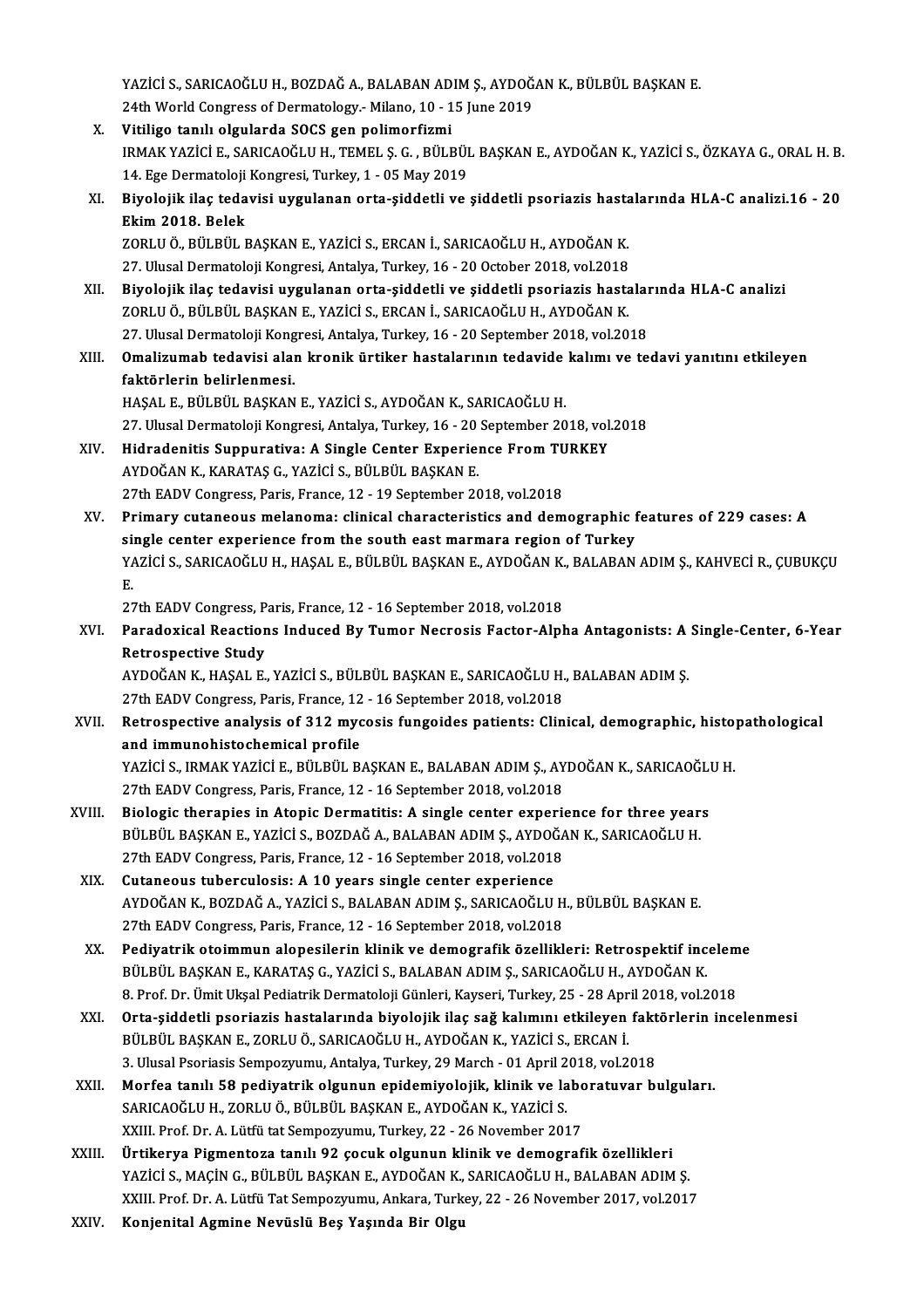|               | SARICAOĞLU H., MAÇİN G., BÜLBÜL BAŞKAN E., AYDOĞAN K., YAZİCİ S.                                                                                                                        |
|---------------|-----------------------------------------------------------------------------------------------------------------------------------------------------------------------------------------|
|               | XXIII. Prof. Dr. A. Lütfü Tat Sempozyumu, Ankara, Turkey, 22 - 26 November 2017, vol.2017                                                                                               |
| XXV.          | Omalizumab Tedavisinden Fayda Gören Şiddetli Atopik Dermatitli İki Olgu                                                                                                                 |
|               | MAÇİN G., SARICAOĞLU H., YAZİCİ S.                                                                                                                                                      |
|               | XXIII. Prof. Dr. A. Lütfü Tat Sempozyumu, Ankara, Turkey, 22 - 26 November 2017, vol.2017                                                                                               |
| XXVI.         | Pyoderma Gangrenosum-5 yıllık Deneyimimiz.                                                                                                                                              |
|               | ZORLU Ö., SARICAOĞLU H., YAZİCİ S., BÜLBÜL BAŞKAN E., AYDOĞAN K., MAÇİN G.                                                                                                              |
|               | XXIII. Prof. Dr. A. Lütfü Tat Sempozyumu, Ankara, Turkey, 22 - 26 November 2017, vol.2017                                                                                               |
| XXVII.        | Morfea tanılı 58 pediatrik olgunun epidemiyolojik, klinik ve laboratuvar bulguları                                                                                                      |
|               | SARICAOĞLU H., ZORLU Ö., BÜLBÜL BAŞKAN E., AYDOĞAN K., YAZİCİ S., BALABAN ADIM Ş.                                                                                                       |
|               | XXIII. Prof. Dr. A. Lütfü Tat Sempozyumu, Ankara, Turkey, 22 - 26 November 2017, vol.2017                                                                                               |
| <b>XXVIII</b> | Kaposi sarkomu: Klinik, demografik, histopatolojik ve prognostik özelliklerin retrospektif                                                                                              |
|               | incelenmesi.                                                                                                                                                                            |
|               | YAZİCİ S., ZORLU Ö., BÜLBÜL BAŞKAN E., BALABAN ADIM Ş., AYDOĞAN K., SARICAOĞLU H.                                                                                                       |
|               | V. DOD Dermatoloji Gündemi, Turkey, 29 September - 01 October 2017                                                                                                                      |
| XXIX.         | 77 Kaposi Sarkomu Olgusu: Klinik, demografik, histopatolojik ve prognostik özelliklerin Retrospektif                                                                                    |
|               | incelenmesi<br>YAZİCİ S., ZORLU Ö., BÜLBÜL BAŞKAN E., BALABAN ADIM Ş., AYDOĞAN K., SARICAOĞLU H.                                                                                        |
|               | V. DOD Dermatoloji Gündemi, Muğla, Turkey, 28 September - 01 October 2017, vol.2017                                                                                                     |
| XXX.          | Merkel hücreli karsinom tanılı 13 olgunun Retrospektif analizi                                                                                                                          |
|               | YAZİCİ S., IRMAK YAZİCİ E., BALABAN ADIM Ş., BÜLBÜL BAŞKAN E., AYDOĞAN K., SARICAOĞLU H.                                                                                                |
|               | V. DOD Dermatoloji Gündemi, Muğla, Turkey, 28 September - 01 October 2017, vol.2017                                                                                                     |
| XXXI.         | COMPLEX EXANTHEMATOUS AND PUSTULAR DRUG REACTIONS: A SINGLE CENTER 12-YEAR                                                                                                              |
|               | <b>RETROSPECTIVE STUDY</b>                                                                                                                                                              |
|               | AYDOĞAN K., HAŞAL E., YAZİCİ S., BÜLBÜL BAŞKAN E., SARICAOĞLU H., BALABAN ADIM Ş.                                                                                                       |
|               | 26TH eadv congress, 13 - 17 September 2017                                                                                                                                              |
| XXXII.        | Hodgkin lymphoma in psoriasis treated with adalimumab and methotrexate combination.                                                                                                     |
|               | Günay B., YAZİCİ S., BÜLBÜL BAŞKAN E., AYDOĞAN K.                                                                                                                                       |
|               | 26th EADV Congress, Geneva Switzerland, 13 - 17 September 2017                                                                                                                          |
| XXXIII.       | THE RISK OF MALIGNANCY IN PATIENTS WITH PSORIASIS                                                                                                                                       |
|               | BÜLBÜL BAŞKAN E., YAZİCİ S., ZORLU Ö., AYDOĞAN K., SARICAOĞLU H.                                                                                                                        |
|               | 26th EADV CONGRESS, 13 - 17 September 2017                                                                                                                                              |
| XXXIV.        | low-dose UVA-1 phototherapy: A ten years single center experience                                                                                                                       |
|               | AYDOĞAN K., IRMAK YAZİCİ E., YAZİCİ S., GÜNAY B., BÜLBÜL BAŞKAN E., SARICAOĞLU H.                                                                                                       |
|               | 26th eadv congress, 13 - 17 September 2017                                                                                                                                              |
| <b>XXXV</b>   | retrospective analysis of 204 pleva patients. results of a single center experience                                                                                                     |
|               | YAZİCİ S., IRMAK YAZİCİ E., BÜLBÜL BAŞKAN E., SARICAOĞLU H., AYDOĞAN K., BALABAN ADIM Ş.                                                                                                |
|               | 26th eadv congress, 13 - 17 September 2017                                                                                                                                              |
| XXXVI.        | 13 cases of Merkel cell carcinoma: a single center experience and review of the literature.<br>YAZİCİ S., IRMAK YAZİCİ E., BALABAN ADIM Ş., BÜLBÜL BAŞKAN E., AYDOĞAN K., SARICAOĞLU H. |
|               | 26th EADV Congress, Geneva, Switzerland, 13 - 17 September 2017                                                                                                                         |
| <b>XXXVII</b> | juvenil xanthogranuloma: a report of 21 children cases                                                                                                                                  |
|               | AYDOĞAN K., maçin g., YAZİCİ S., SARICAOĞLU H., BÜLBÜL BAŞKAN E., BALABAN ADIM Ş.                                                                                                       |
|               | 26th eadv congress, 13 - 17 September 2017                                                                                                                                              |
| XXXVIII.      | Hodgkin'xxs lymphoma in a psoriasis patient treated with adalimumab and methotrexate                                                                                                    |
|               | combination                                                                                                                                                                             |
|               | GÜNAY B., YAZİCİ S., BÜLBÜL BAŞKAN E., AYDOĞAN K.                                                                                                                                       |
|               | 26th EADV congress, Geneva, Switzerland, 13 - 17 September 2017, vol.2017                                                                                                               |
| <b>XXXIX</b>  | 13 cases of merkel cell carsinoma: a single center experience and review of the literature                                                                                              |
|               | YAZİCİ S., IRMAK YAZİCİ E., BALABAN ADIM Ş., BÜLBÜL BAŞKAN E., AYDOĞAN K., SARICAOĞLU H.                                                                                                |
|               | 26th EADV congress, Geneva, Switzerland, 13 - 17 September 2017, vol.2017                                                                                                               |
|               |                                                                                                                                                                                         |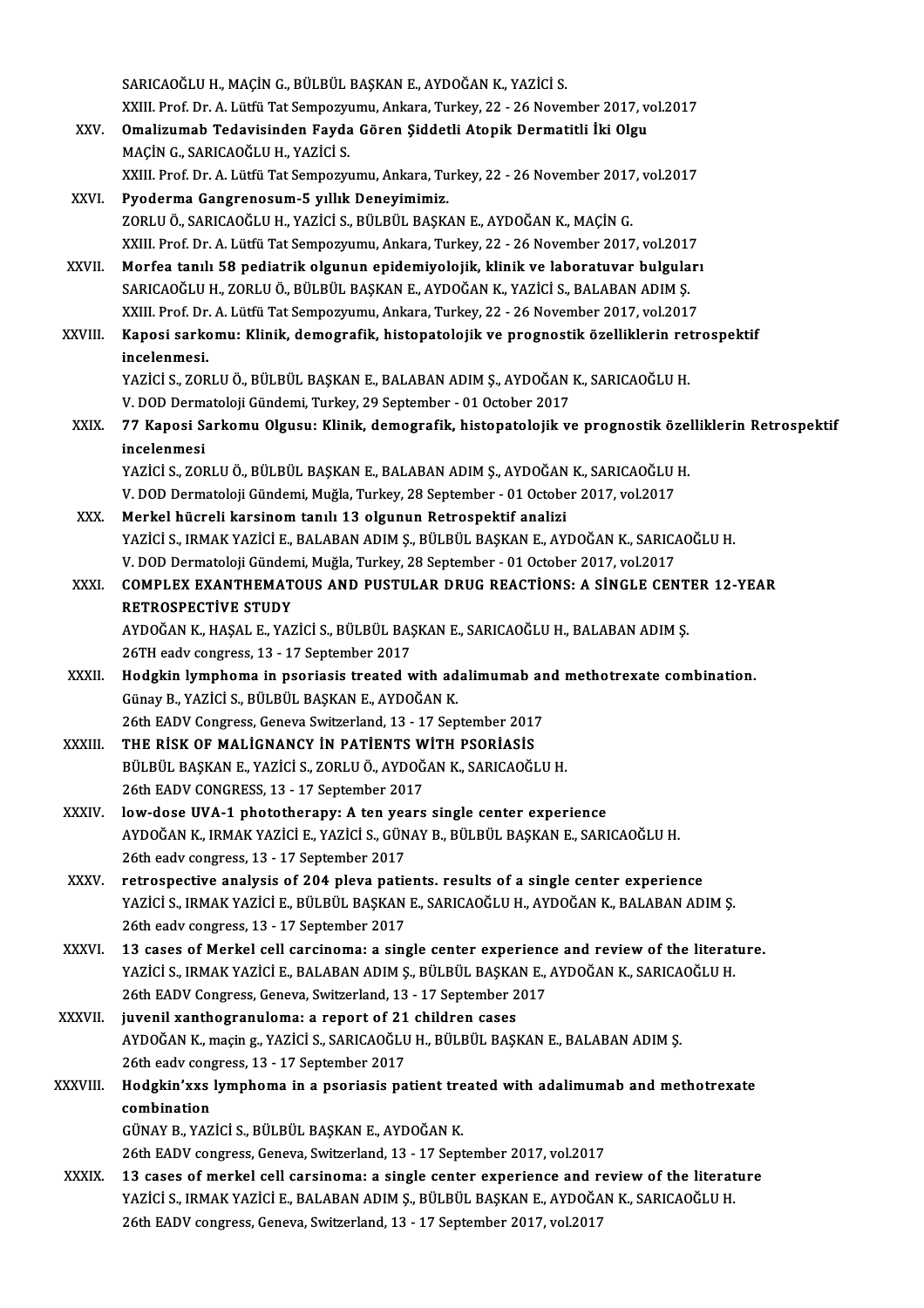- XL. Langerhans cell histiocytosis: A report of 15 cases Langerhans cell histiocytosis: A report of 15 cases<br>AYDOĞAN K., MAÇİN G., YAZİCİ S., SARICAOĞLU H., BÜLBÜL BAŞKAN E., BALABAN ADIM Ş.<br>26th FADV sengress Canave Suitrerland 12, 17 Sentember 2017, vel 2017 Langerhans cell histiocytosis: A report of 15 cases<br>AYDOĞAN K., MAÇİN G., YAZİCİ S., SARICAOĞLU H., BÜLBÜL BAŞKAN E., BALA<br>26th EADV congress, Geneva, Switzerland, 13 - 17 September 2017, vol.2017<br>Campley, evanthemateus an AYDOĞAN K., MAÇİN G., YAZİCİ S., SARICAOĞLU H., BÜLBÜL BAŞKAN E., BALABAN ADIM Ş.<br>26th EADV congress, Geneva, Switzerland, 13 - 17 September 2017, vol.2017<br>XLI. Complex exanthematous and pustular drug reactions: 12 years r
- 26th EADV congress, Geneva, Switzerland, 13 17 September 2017, vol.2017<br>Complex exanthematous and pustular drug reactions: 12 years retrospective str<br>AYDOĞAN K., HAŞAL E., YAZİCİ S., BÜLBÜL BAŞKAN E., SARICAOĞLU H., BALA Complex exanthematous and pustular drug reactions: 12 years retro<br>AYDOĞAN K., HAŞAL E., YAZİCİ S., BÜLBÜL BAŞKAN E., SARICAOĞLU H., BALA<br>26th EADV congress, Geneva, Switzerland, 13 - 17 September 2017, vol.2017<br>Law dasa Ul AYDOĞAN K., HAŞAL E., YAZİCİ S., BÜLBÜL BAŞKAN E., SARICAOĞLU H., BALABAN ADII<br>26th EADV congress, Geneva, Switzerland, 13 - 17 September 2017, vol.2017<br>XLII. Low dose Ultaviolet A-1 phototherapy: A ten years single center
- 26th EADV congress, Geneva, Switzerland, 13 17 September 2017, vol.2017<br>Low dose Ultaviolet A-1 phototherapy: A ten years single center experience<br>AYDOĞAN K., IRMAK YAZİCİ E., YAZİCİ S., GÜNAY B., BÜLBÜL BAŞKAN E., SARIC Low dose Ultaviolet A-1 phototherapy: A ten years single center exp<br>AYDOĞAN K., IRMAK YAZİCİ E., YAZİCİ S., GÜNAY B., BÜLBÜL BAŞKAN E., SARI<br>26th EADV congress, Geneva, Switzerland, 13 - 17 September 2017, vol.2017<br>Petresp AYDOĞAN K., IRMAK YAZİCİ E., YAZİCİ S., GÜNAY B., BÜLBÜL BAŞKAN E., SARICAOĞLU H.<br>26th EADV congress, Geneva, Switzerland, 13 - 17 September 2017, vol.2017<br>XLIII. Retrospective analysis of 204 PLEVA patients: Result of a s
- 26th EADV congress, Geneva, Switzerland, 13 17 September 2017, vol.2017<br>Retrospective analysis of 204 PLEVA patients: Result of a single center experience<br>YAZİCİ S., IRMAK YAZİCİ E., BÜLBÜL BAŞKAN E., SARICAOĞLU H., AYDO Retrospective analysis of 204 PLEVA patients: Result of a single centralistic S., IRMAK YAZICI E., BÜLBÜL BAŞKAN E., SARICAOĞLU H., AYDOĞAN K<br>26th EADV congress, Geneva, Switzerland, 13 - 17 September 2017, vol.2017<br>The ri YAZİCİ S., IRMAK YAZİCİ E., BÜLBÜL BAŞKAN E., SARICAOĞLU H., AYDOĞAN K., BALABAN ADIM Ş.<br>26th EADV congress, Geneva, Switzerland, 13 - 17 September 2017, vol.2017<br>XLIV. The risk of malignancy in patients with psoriasis
- BÜLBÜL BAŞKAN E., YAZİCİ S., ZORLU Ö., AYDOĞAN K., SARICAOĞLU H. 26th EADV congress, Geneva, Switzerland, 13 - 17 September 2017, vol.2017
- XLV. Juvenile xanthogranuloma: A report of 21 children cases 26th EADV congress, Geneva, Switzerland, 13 - 17 September 2017, vol.2017<br>Juvenile xanthogranuloma: A report of 21 children cases<br>AYDOĞAN K., MAÇİN G., YAZİCİ S., SARICAOĞLU H., BÜLBÜL BAŞKAN E., BALABAN ADIM Ş.<br>26th FADV Juvenile xanthogranuloma: A report of 21 children cases<br>AYDOĞAN K., MAÇİN G., YAZİCİ S., SARICAOĞLU H., BÜLBÜL BAŞKAN E., BALA<br>26th EADV congress, Geneva, Switzerland, 13 - 17 September 2017, vol.2017<br>Peoriosiste anti TNE AYDOĞAN K., MAÇİN G., YAZİCİ S., SARICAOĞLU H., BÜLBÜL BAŞKAN E., BALABAN ADIM Ş.<br>26th EADV congress, Geneva, Switzerland, 13 - 17 September 2017, vol.2017<br>XLVI. Psoriasiste anti-TNF ajanlarla tedaviye yanıtta TNF-alfa
- 26th<br>Psori<br>rolü<br>Cün*l* Psoriasiste anti-TNF ajanlarla tedaviye yanıtta TNF-alfa gen polimorfizminlerinin biyomarker<br>rolü<br>GÜNAY B., AYDOĞAN K., ÖZEMRİ SAĞ Ş., SARICAOĞLU H., YAZİCİ S., BÜLBÜL BAŞKAN E., Aiyeva l., CAN F. E.<br>9. Dermatelejide Babar

rolü<br>GÜNAY B., AYDOĞAN K., ÖZEMRİ SAĞ Ş., SARICAOĞLU H., YAZİCİ S., BÜLBÜL BAŞKAN E., Aiyeva l., CAN F. E.<br>9. Dermatolojide Bahar Sempozyumu, Turkey, 12 - 15 April 2017

GÜNAY B., AYDOĞAN K., ÖZEMRİ SAĞ Ş., SARICAOĞLU H., YAZİCİ S., BÜLBÜL BAŞKAN E., Aiyeva l., CAN F. E.<br>9. Dermatolojide Bahar Sempozyumu, Turkey, 12 - 15 April 2017<br>XLVII. Psoriasiste anti-TNF ajanlarla tedaviye yanıtta 9. Dei<br><mark>Psor</mark>i<br>rolü<br>cün*t* Psoriasiste anti-TNF ajanlarla tedaviye yanıtta TNF-alfa gen polimorfizmlerinin biyomarker olara<br>rolü<br>GÜNAY B., AYDOĞAN K., ÖZEMRİ SAĞ Ş., SARICAOĞLU H., YAZİCİ S., BÜLBÜL BAŞKAN E., ALİYEVA L., CAN F. E.<br>9. Dermateleji Ba

```
rolü<br>GÜNAY B., AYDOĞAN K., ÖZEMRİ SAĞ Ş., SARICAOĞLU H., YAZİCİ S., BÜLBÜL BAŞK<br>9. Dermatoloji Bahar Sempozyumu, Antalya, Turkey, 12 - 15 April 2017, vol.2017<br>Agresif sevirli geç dönem sifilizli bir elgu
GÜNAY B., AYDOĞAN K., ÖZEMRİ SAĞ Ş., SARICA<br>9. Dermatoloji Bahar Sempozyumu, Antalya, Tu<br>XLVIII.     Agresif seyirli geç dönem sifilizli bir olgu<br>70PLUÖ SARICAQĞLUH RÜLRÜL RASKAN E
```
- 9. Dermatoloji Bahar Sempozyumu, Antalya, Turkey, 12 15 April 2017, vol.2017<br><mark>Agresif seyirli geç dönem sifilizli bir olgu</mark><br>ZORLU Ö., SARICAOĞLU H., BÜLBÜL BAŞKAN E., AYDOĞAN K., YAZİCİ S., MAÇİN G., BALABAN ADIM Ş., MIS Agresif seyirli geç dönem sifilizli bir olgu<br>ZORLU Ö., SARICAOĞLU H., BÜLBÜL BAŞKAN E., AYDOĞAN K., YAZİCİ S., MAÇİN G<br>26.Ulusal Dermatoloji Kongresi, Antalya, Turkey, 19 - 23 October 2016, vol.2016<br>Diskromatoris universel XORLU Ö., SARICAOĞLU H., BÜLBÜL BAŞKAN E., AYDOĞAN K., YAZİCİ S., MAÇİN G., BALABAN ADIM<br>26.Ulusal Dermatoloji Kongresi, Antalya, Turkey, 19 - 23 October 2016, vol.2016<br>XLIX. Diskromatozis universalis herediterya: olgu
- 26.Ulusal Dermatoloji Kongresi, Antalya, Turkey, 19 23 October 2016, vol.2016<br>Diskromatozis universalis herediterya: olgu sunumu ve literatürün gözden geçirilmesi<br>BÜLBÜL BASKAN E., IRMAK YAZİCİ E., YAZİCİ S., BALABAN ADI Diskromatozis universalis herediterya: olgu sunumu ve literatürün göz<br>BÜLBÜL BAŞKAN E., IRMAK YAZİCİ E., YAZİCİ S., BALABAN ADIM Ş.<br>26.Ulusal Dermatoloji Kongresi, Antalya, Turkey, 19 - 23 October 2016, vol.2016<br>Nadin bir
	- L. Nadir bir olgu: Nevus Unius Lateris 26.Ulusal Dermatoloji Kongresi, Antalya, Turkey, 19 - 23 0<br>Nadir bir olgu: Nevus Unius Lateris<br>IRMAK YAZİCİ E., HAŞAL E., YAZİCİ S., BÜLBÜL BAŞKAN E.<br>26 Ulusal Dermatoloji Kongresi, Antalya Turkey, 10 - 22 0 Nadir bir olgu: Nevus Unius Lateris<br>IRMAK YAZİCİ E., HAŞAL E., YAZİCİ S., BÜLBÜL BAŞKAN E.<br>26.Ulusal Dermatoloji Kongresi, Antalya, Turkey, 19 - 23 October 2016, vol.2016<br>Vitilizadə Siklonnovin Tadavisi: 20 olgunun Batroan IRMAK YAZİCİ E., HAŞAL E., YAZİCİ S., BÜLBÜL BAŞKAN E.<br>26.Ulusal Dermatoloji Kongresi, Antalya, Turkey, 19 - 23 October 2016, v<br>LI. Vitiligoda Siklosporin Tedavisi: 20 olgunun Retrospektif analizi
	- 26.Ulusal Dermatoloji Kongresi, Antalya, Turkey, 19 23 October 2016, vol.201<br>Vitiligoda Siklosporin Tedavisi: 20 olgunun Retrospektif analizi<br>YAZİCİ S., SARICAOĞLU H., IRMAK YAZİCİ E., AYDOĞAN K., BÜLBÜL BAŞKAN E.<br>26 Ulu Vitiligoda Siklosporin Tedavisi: 20 olgunun Retrospektif analizi<br>YAZİCİ S., SARICAOĞLU H., IRMAK YAZİCİ E., AYDOĞAN K., BÜLBÜL BAŞKAN E.<br>26.Ulusal Dermatoloji Kongresi, Antalya, Turkey, 19 - 23 October 2016, vol.2016<br>Diffu YAZICI S., SARICAOĞLU H., IRMAK YAZICI E., AYDOĞAN K., BÜLBÜL BAŞKAN E.<br>26.Ulusal Dermatoloji Kongresi, Antalya, Turkey, 19 - 23 October 2016, vol.2016<br>LII. Diffuse cutaneous mastocytosis 16 months old patient pseudoxa
	- 26.Ulusal Dermatoloji Kongresi, Antalya, Turkey, 19 23 Octo<br>Diffuse cutaneous mastocytosis 16 months old patien<br>AYDOĞAN K., IRMAK YAZİCİ E., YAZİCİ S., BALABAN ADIM Ş. Diffuse cutaneous mastocytosis 16 months old pa<br>AYDOĞAN K., IRMAK YAZİCİ E., YAZİCİ S., BALABAN ADI<br>25th EADV Congress, 28 September - 02 October 2016<br>Eosinonbilis may have a rala an lask effisesy of 1 AYDOĞAN K., IRMAK YAZİCİ E., YAZİCİ S., BALABAN ADIM Ş.<br>25th EADV Congress, 28 September - 02 October 2016<br>LIII. Bosinophilia may have a role on lack efficacy of TNF alpha inhibitors<br>AYDOĞAN K. YAZİCİ S. CÜNAY B. SABICAOĞL
	- 25th EADV Congress, 28 September 02 October 2016<br>Eosinophilia may have a role on lack efficacy of TNF alpha inhi<br>AYDOĞAN K., YAZİCİ S., GÜNAY B., SARICAOĞLU H., BÜLBÜL BAŞKAN E.<br>25th EADV Congress, 28 September 03 Osto Eosinophilia may have a role on lack efficacy of 1<br>AYDOĞAN K., YAZİCİ S., GÜNAY B., SARICAOĞLU H., BÜL<br>25th EADV Congress, 28 September - 02 October 2016<br>Effective treatment of sutaneous malian atronbis
	- AYDOĞAN K., YAZİCİ S., GÜNAY B., SARICAOĞLU H., BÜLBÜL BAŞKAN E.<br>25th EADV Congress, 28 September 02 October 2016<br>LIV. Effective treatment of cutaneous malign atrophic papulosis with low dose methotrexate therapy<br>AVD 25th EADV Congress, 28 September - 02 October 2016<br>Effective treatment of cutaneous malign atrophic papulo<br>AYDOĞAN K., YAZİCİ S., BALABAN ADIM Ş., GÜNAY B., ŞEBEL Y.<br>25th EADV Congress, 29 September, 02 Osteber 2016 AYDOĞAN K., YAZİCİ S., BALABAN ADIM Ş., GÜNAY B., ŞEBEL Y.<br>25th EADV Congress, 28 September - 02 October 2016 AYDOĞAN K., YAZİCİ S., BALABAN ADIM Ş., GÜNAY B., ŞEBEL Y.<br>25th EADV Congress, 28 September - 02 October 2016<br>LV. Effective treatment of cutaneous malignant atrophic papulosis with low dose methotrexate therapy<br>AYDOĞAN K.
- 25th EADV Congress, 28 September 02 October 2016<br>Effective treatment of cutaneous malignant atrophic pap<br>AYDOĞAN K., YAZİCİ S., BALABAN ADIM Ş., GÜNAY B., ŞEBEL Y.<br>25th EADV sengress Vienne, Austria, 28 September 02 Os Effective treatment of cutaneous malignant atrophic papulosis with low<br>AYDOĞAN K., YAZİCİ S., BALABAN ADIM Ş., GÜNAY B., ŞEBEL Y.<br>25th EADV congress, Vienna, Austria, 28 September - 02 October 2016, vol.2016<br>Fosinonbilia m AYDOĞAN K., YAZİCİ S., BALABAN ADIM Ş., GÜNAY B., ŞEBEL Y.<br>25th EADV congress, Vienna, Austria, 28 September - 02 October 2016, vol.2016<br>LVI. Eosinophilia may have a role on lack of efficacy of TNF-alpha inhibitors
-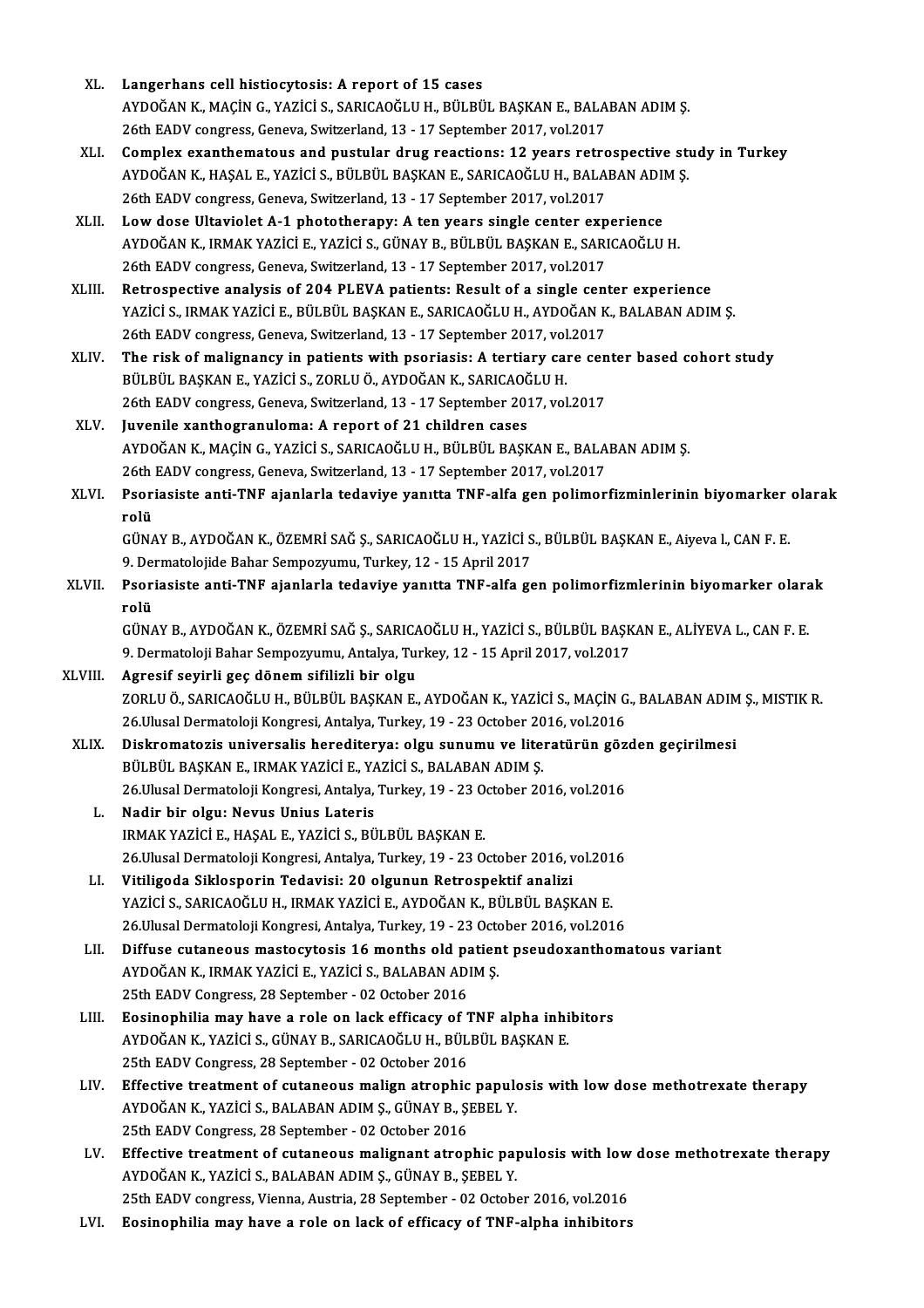AYDOĞAN K., YAZİCİ S., GÜNAY B., SARICAOĞLU H., BÜLBÜL BAŞKAN E. AYDOĞAN K., YAZİCİ S., GÜNAY B., SARICAOĞLU H., BÜLBÜL BAŞKAN E.<br>25th EADV congress, Vienna, Austria, 28 September - 02 October 2016, vol.2016<br>Diffuse autoneeus mastesytesis in 16 manths eld nationt: neeudevanths AYDOĞAN K., YAZİCİ S., GÜNAY B., SARICAOĞLU H., BÜLBÜL BAŞKAN E.<br>25th EADV congress, Vienna, Austria, 28 September - 02 October 2016, vol.2016<br>LVII. Diffuse cutaneous mastocytosis in 16 months old patient: pseudoxanthomato 25th EADV congress, Vienna, Austria, 28 September - 02 Oct<br>Diffuse cutaneous mastocytosis in 16 months old pat<br>AYDOĞAN K., IRMAK YAZİCİ E., YAZİCİ S., BALABAN ADIM Ş.<br>25th EADV sengress Vienna, Austria, 28 September - 02 O Diffuse cutaneous mastocytosis in 16 months old patient: pseudoxantho<br>AYDOĞAN K., IRMAK YAZİCİ E., YAZİCİ S., BALABAN ADIM Ş.<br>25th EADV congress, Vienna, Austria, 28 September - 02 October 2016, vol.2016<br>Flow sytemetry may AYDOĞAN K., IRMAK YAZİCİ E., YAZİCİ S., BALABAN ADIM Ş.<br>25th EADV congress, Vienna, Austria, 28 September - 02 October 2016, vol.2016<br>LVIII. Flow cytometry may predict the progression in patients with Mycosis Fungoides<br>VAZ 25th EADV congress, Vienna, Austria, 28 September - 02 October 2016, vol.2016<br>Flow cytometry may predict the progression in patients with Mycosis F<br>YAZİCİ S., BÜLBÜL BAŞKAN E., BALABAN ADIM Ş., ORAL H. B.<br>25th EADV congres Flow cytometry may predict the progression in patients with Mycosis F<br>YAZİCİ S., BÜLBÜL BAŞKAN E., BALABAN ADIM Ş., ORAL H. B.<br>25th EADV congress, Vienna, Austria, 28 September - 02 October 2016, vol.2016<br>Oral musesal invo YAZİCİ S., BÜLBÜL BAŞKAN E., BALABAN ADIM Ş., ORAL H. B.<br>25th EADV congress, Vienna, Austria, 28 September - 02 October 2016, vol.2016<br>LIX. Oral mucosal involvement of MF in early stage patient and review of the litera 25th EADV congress, Vienna, Austria, 28 Sept<br>Oral mucosal involvement of MF in early<br>SARICAOĞLU H., YAZİCİ S., BALABAN ADIM Ş. Oral mucosal involvement of MF in early stage patient and review of the<br>SARICAOĞLU H., YAZİCİ S., BALABAN ADIM Ş.<br>25th EADV congress., Vienna, Austria, 28 September - 01 October 2016, vol.2016<br>Seleremuvedama: a report of 1 SARICAOĞLU H., YAZİCİ S., BALABAN ADIM Ş.<br>25th EADV congress., Vienna, Austria, 28 September - 01 October 2016, vol.2016<br>LX. Scleromyxedema: a report of 10 cases and review of the literature YAZİCİ S., IRMAK YAZİCİ E., BALABAN ADIM Ş., AYDOĞAN K. Scleromyxedema: a report of 10 cases and review of the literature<br>YAZİCİ S., IRMAK YAZİCİ E., BALABAN ADIM Ş., AYDOĞAN K.<br>25th EADV congress, Vienna, Austria, 28 September - 02 October 2016, vol.2016<br>Knonik üntikanda amali LXI. Kronik ürtikerde omalizumab 205 olgunun retrospektif incelenmesi 25th EADV congress, Vienna, Austria, 28 September - 02 October 2016,<br>Kronik ürtikerde omalizumab 205 olgunun retrospektif inceler<br>HAŞAL E., YAZİCİ S., BÜLBÜL BAŞKAN E., AYDOĞAN K., SARICAOĞLU H.<br>11 Culuneve Dermeteleji Gün HAŞAL E., YAZİCİ S., BÜLBÜL BAŞKAN E., AYDOĞAN K., SARICAOĞLU H.<br>11. Çukurova Dermatoloji Günleri, Turkey, 1 - 05 June 2016 HAŞAL E., YAZİCİ S., BÜLBÜL BAŞKAN E., AYDOĞAN K., SARICAOĞLU H.<br>11. Çukurova Dermatoloji Günleri, Turkey, 1 - 05 June 2016<br>LXII. Kronik Ürtikerde Omalizumab: 205 olgunun Retrospektif İncelenmesi<br>YAZİCİ S. PÜLPÜL PASKAN E. 11. Çukurova Dermatoloji Günleri, Turkey, 1 - 05 June 2016<br>Kronik Ürtikerde Omalizumab: 205 olgunun Retrospektif İncele<br>YAZİCİ S., BÜLBÜL BAŞKAN E., HAŞAL E., AYDOĞAN K., SARICAOĞLU H.<br>11. Culuneva Dermateleji Günleri (Der 11. YAZİCİ S., BÜLBÜL BAŞKAN E., HAŞAL E., AYDOĞAN K., SARICAOĞLU H.<br>11. Çukurova Dermatoloji Günleri/Dermatolojide Tedavi-2., Adana, Turkey, 1 - 05 June 2016, vol.2016 LXIII. Febril Ülseronekrotik Mucha Habermann Hastalığı: Nadir bir olgu vesilesiyle literatürün gözden geçirilmesi YAZİCİ S., ŞEBEL Y., SARICAOĞLU H., BÜLBÜL BAŞKAN E. geçirilmesi<br>YAZİCİ S., ŞEBEL Y., SARICAOĞLU H., BÜLBÜL BAŞKAN E.<br>11. Ege Dermatoloji Günleri, İzmir, Turkey, 11 - 15 May 2016, vol.2016<br>Winer'in dilata naruy Banisn dari aki tümörü nadir bir alsu ve YAZİCİ S., ŞEBEL Y., SARICAOĞLU H., BÜLBÜL BAŞKAN E.<br>11. Ege Dermatoloji Günleri, İzmir, Turkey, 11 - 15 May 2016, vol.2016<br>2011 - LXIV. Winer'in dilate poru: Benign deri eki tümörü nadir bir olgu vesilesiyle literatürün g 11. Ege Dermatoloji Günleri, İzmir, Turkey, 11 - 15 May 201<br>Winer'in dilate poru: Benign deri eki tümörü nadir b<br>BÜLBÜL BAŞKAN E., YAZİCİ S., BALABAN ADIM Ş., ŞEBEL Y.<br>11. Ege Dermatoloji Günleri, İsmir, Turkey, 11., 15 Me Winer'in dilate poru: Benign deri eki tümörü nadir bir olgu ves<br>BÜLBÜL BAŞKAN E., YAZİCİ S., BALABAN ADIM Ş., ŞEBEL Y.<br>11. Ege Dermatoloji Günleri, İzmir, Turkey, 11 - 15 May 2016, vol.2016<br>Bediatrik atapik dermatit tadəyi BÜLBÜL BAŞKAN E., YAZİCİ S., BALABAN ADIM Ş., ŞEBEL Y.<br>11. Ege Dermatoloji Günleri, İzmir, Turkey, 11 - 15 May 2016, vol.2016<br>LXV. Pediatrik atopik dermatit tedaviisnde siklosporinin etkinlik ve güvenilirliği 11. Ege Dermatoloji Günleri, İzmir, Turkey, 11 - 15 May 2016, vol.2016<br>Pediatrik atopik dermatit tedaviisnde siklosporinin etkinlik ve güvenilii<br>SARICAOĞLU H., YAZİCİ S., ZORLU Ö., BÜLBÜL BAŞKAN E., AYDOĞAN K., Tunalı Ş.<br>7 Pediatrik atopik dermatit tedaviisnde siklosporinin etkinlik<br>SARICAOĞLU H., YAZİCİ S., ZORLU Ö., BÜLBÜL BAŞKAN E., AYDOĞA<br>7. Ulusal pediatrik Dermatoloji Günleri., Turkey, 27 - 30 April 2016<br>Pediyatrik atopik dermatit yöne 7. Ulusal pediatrik Dermatoloji Günleri., Turkey, 27 - 30 April 2016<br>LXVI. Pediyatrik atopik dermatit yönetiminde sistemik siklosporin tedavisinin etkinlik ve güvenirliliği SARICAOĞLU H., YAZİCİ S., ZORLU Ö., BÜLBÜL BAŞKAN E., AYDOĞAN K. 7. Ulusal Pediatrik Dermatoloji Günleri, Ankara, Turkey, 27 - 30 April 2016, vol.2016 SARICAOĞLU H., YAZİCİ S., ZORLU Ö., BÜLBÜL BAŞKAN E., AYDOĞAN K.<br>7. Ulusal Pediatrik Dermatoloji Günleri, Ankara, Turkey, 27 - 30 April 2016, vol.2016<br>1. LXVII. Püstüler psoriasis 152 olgunun retrospektif analizi Klinik De parametreler ile sigara kullanımı ilişkisi Püstüler psoriasis 152 olgunun retrospektif analizi Klinik Dem<br>parametreler ile sigara kullanımı ilişkisi<br>YAZİCİ S., MAÇİN G., BÜLBÜL BAŞKAN E., AYDOĞAN K., SARICAOĞLU H.<br>2 Hlusel Peerissis Semperuumu Turkey 1, 03 April 20 YAZİCİ S., MAÇİN G., BÜLBÜL BAŞKAN E., AYDOĞAN K., SARICAOĞLU H.<br>2. Ulusal Psoriasis Sempozyumu, Turkey, 1 - 03 April 2016 YAZİCİ S., MAÇİN G., BÜLBÜL BAŞKAN E., AYDOĞAN K., SARICAOĞLU H.<br>2. Ulusal Psoriasis: Sempozyumu, Turkey, 1 - 03 April 2016<br>LXVIII. Püstüler psoriasis: 152 olgunun Retrospektif analizi Klinik, demografik özellikler ve 2. Ulusal Psoriasis Sempozyumu, Turkey, 1 - 0<br>Püstüler psoriasis: 152 olgunun Retrosp<br>parametreler ile sigara kullanımı ilişkisi<br>VAZİÇİ S. MAÇİN G. PÜL PÜL PASKAN E. AVD Püstüler psoriasis: 152 olgunun Retrospektif analizi Klinik, der<br>parametreler ile sigara kullanımı ilişkisi<br>YAZİCİ S., MAÇİN G., BÜLBÜL BAŞKAN E., AYDOĞAN K., SARICAOĞLU H.<br>2 Hlusel Beeriazis Semnezzumu Antalya Turkey 1 parametreler ile sigara kullanımı ilişkisi<br>YAZİCİ S., MAÇİN G., BÜLBÜL BAŞKAN E., AYDOĞAN K., SARICAOĞLU H.<br>2. Ulusal Psoriazis Sempozyumu, Antalya, Turkey, 1 - 06 April 2016, vol.2016<br>Saalı dari psoriasisinde tarek UVB te YAZİCİ S., MAÇİN G., BÜLBÜL BAŞKAN E., AYDOĞAN K., SARICAOĞLU H.<br>2. Ulusal Psoriazis Sempozyumu, Antalya, Turkey, 1 - 06 April 2016, vol.2016<br>2. LXIX. Saçlı deri psoriasisinde tarak UVB tedavisinin etkinliği tek merkezli r 2. Ulusal Psoriazis Sempozyumu, Antalya, Turkey, 1 - 06 April 2016, vo<br>Saçlı deri psoriasisinde tarak UVB tedavisinin etkinliği tek mer<br>Düğer E., YAZİCİ S., BÜLBÜL BAŞKAN E., AYDOĞAN K., SARICAOĞLU H.<br>YYU Prof. Dr. A Lütfü Saçlı deri psoriasisinde tarak UVB tedavisinin etkinliği tek merk<br>Düğer E., YAZİCİ S., BÜLBÜL BAŞKAN E., AYDOĞAN K., SARICAOĞLU H.<br>XXII. Prof. Dr. A Lütfü tat sempozyumu, Turkey, 18 - 22 November 2015<br>Leksline aklanedermal Düğer E., YAZİCİ S., BÜLBÜL BAŞKAN E., AYDOĞAN K., SARICAOĞLU H.<br>XXII. Prof. Dr. A Lütfü tat sempozyumu, Turkey, 18 - 22 November 2015<br>LXX. Lokalize sklerodermalı hastalarda düşük doz metotreksat tedavisinin etkinliğ 7 XXII. Prof. Dr. A Lütfü tat sempozyumu, Turkey, 18 - 22 November 2015 YAZİCİ S., GÜNAY B., BÜLBÜL BAŞKAN E., ZORLU Ö., AYDOĞAN K., SARICAOĞLU H. <mark>analizi</mark><br>YAZİCİ S., GÜNAY B., BÜLBÜL BAŞKAN E., ZORLU Ö., AYDOĞAN K., SARICA<br>XXII. Prof. Dr. A Lütfü tat sempozyumu., Turkey, 18 - 22 November 2015<br>Lakalire Sklanadermalı hastalarda düşük dan metatrakast tadayi LXXI. Lokalize Sklerodermalı hastalarda düşük dozmetotreksat tedavisinin etkinliği 70 olgunun XXII. Prof. Dr. A Lütfü<br><mark>Lokalize Skleroderr</mark><br>retrospektif analizi<br><sup>VAZICI S. CÜNAV B. B</sub></sup> YAZİCİ S., GÜNAY B., BÜLBÜL BAŞKAN E., ZORLU Ö., AYDOĞAN K., SARICAOĞLU H.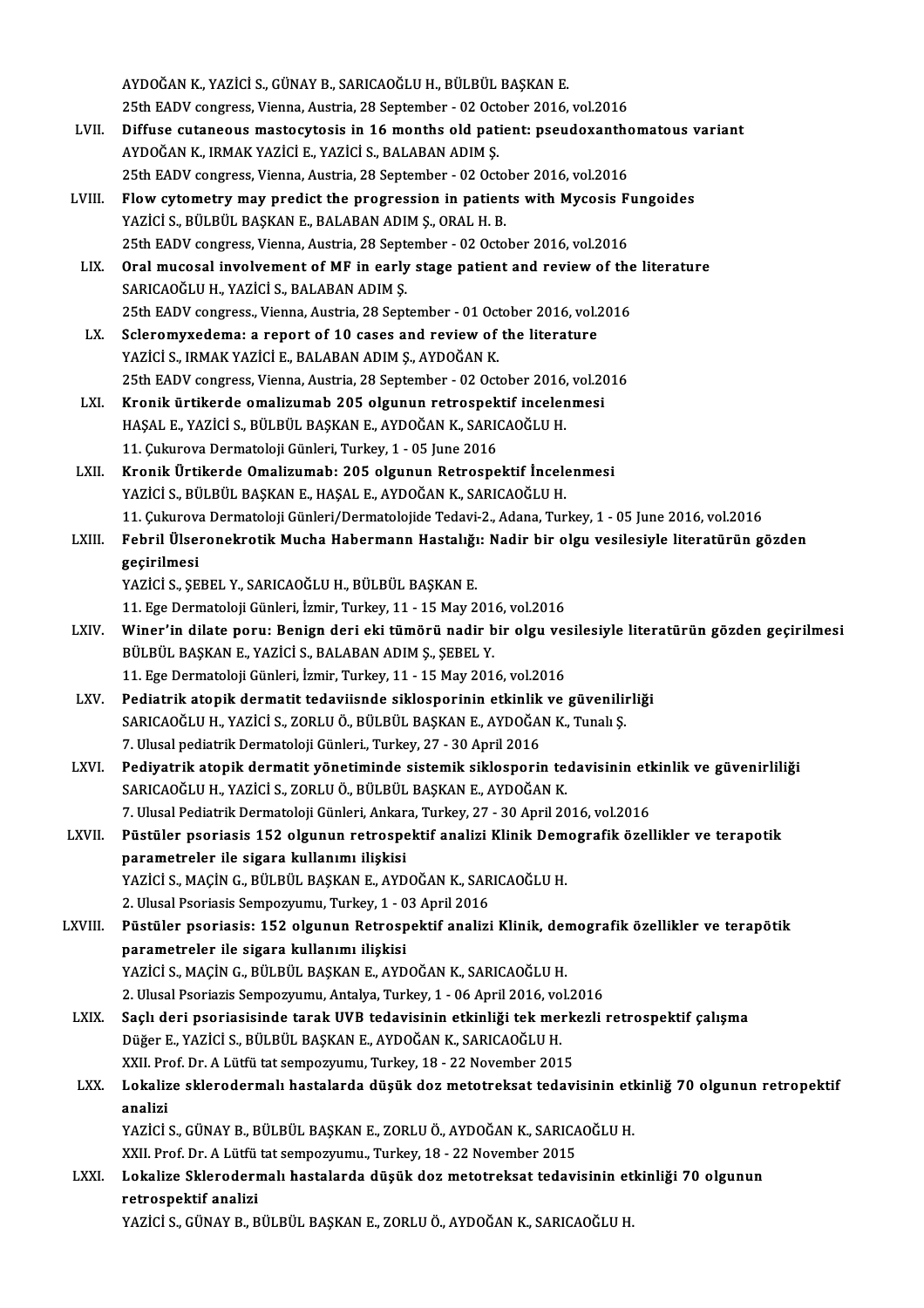- XXII. Prof. Dr. A. Lütfü Tat Sempozyumu., Ankara, Turkey, 18 22 November 2015, vol.2015 XXII. Prof. Dr. A. Lütfü Tat Sempozyumu., Ankara, Turkey, 18 - 22 November 2015, vol.2015<br>LXXII. Saçlı deri psoriazisinde tarak UVB tedavisinin etkinliği: Tek merkezli Retrospektif çalışma<br>FRÜNALE YAZİÇİ S PÜLPÜL PAS XXII. Prof. Dr. A. Lütfü Tat Sempozyumu., Ankara, Turkey, 18 - 22 Novem<br>Saçlı deri psoriazisinde tarak UVB tedavisinin etkinliği: Tek merl<br>ERÜNAL E., YAZİCİ S., BÜLBÜL BAŞKAN E., AYDOĞAN K., SARICAOĞLU H.<br>YYU Prof. Dr. A. Saçlı deri psoriazisinde tarak UVB tedavisinin etkinliği: Tek merkezli Retrospekti<br>ERÜNAL E., YAZİCİ S., BÜLBÜL BAŞKAN E., AYDOĞAN K., SARICAOĞLU H.<br>XXII. Prof. Dr. A. Lütfü Tat Sempozyumu, Ankara, Turkey, 18 - 22 November ERÜNAL E., YAZİCİ S., BÜLBÜL BAŞKAN E., AYDOĞAN K., SARICAOĞLU H.<br>XXII. Prof. Dr. A. Lütfü Tat Sempozyumu, Ankara, Turkey, 18 - 22 November 2015, vol.2015<br>LXXIII. The clinical features of pemphigus in the South East Ma XXII. Prof. Dr. A. Lütfü Tat Sempozyumu, Ankara, Turkey, 18 - 22 November 2015, vol.2015 The clinical features of pemphigus in the South East Marmara region of the Turl<br>single tertiary center<br>YAZİCİ S., BÜLBÜL BAŞKAN E., ZORLU Ö., SARICAOĞLU H., AYDOĞAN K., BALABAN ADIM Ş.<br>24th European Asedemy of Dermatelegy single tertiary center<br>YAZİCİ S., BÜLBÜL BAŞKAN E., ZORLU Ö., SARICAOĞLU H., AYDOĞAN K., BALABAN ADIM Ş.<br>24th European Academy of Dermatology Venereology Congress, Copenhagen, Denmark, 7 - 11 October 2015,<br>vol 2015 YAZİCİ S.,<br>24th Euro<br>vol.2015<br>Efficacy 24th European Academy of Dermatology Venereology Congress, Copenhagen, Denmark, 7 - 11 October 2015,<br>vol.2015<br>LXXIV. Efficacy of low dose Ultraviolet A-1 phototherapy for sclerotic and T cell mediated skin diseases:<br>single vol.2015<br>Efficacy of low dose Ultraviolet A-1 ph<br>single center experience from Turkey.<br>AYDOČAN K. XAZICI S. GÜNAY P. IBMAK V Efficacy of low dose Ultraviolet A-1 phototherapy for sclerotic and T cell media<br>single center experience from Turkey.<br>AYDOĞAN K., YAZİCİ S., GÜNAY B., IRMAK YAZİCİ E., BÜLBÜL BAŞKAN E., SARICAOĞLU H.<br>24th European Asedemy single center experience from Turkey.<br>AYDOĞAN K., YAZİCİ S., GÜNAY B., IRMAK YAZİCİ E., BÜLBÜL BAŞKAN E., SARICAOĞLU H.<br>24th European Academy of Dermatology Venereology Congress, Copenhagen, Denmark, 7 - 11 October 2015,<br>v AYDOĞAN<br>24th Euro<br>vol.2015 vol.2015<br>LXXV. A case of cutaneous Leishmaniasis mimicking lupus vulgaris vol.2015<br>A case of cutaneous Leishmaniasis mimicking lupus vulgaris<br>SARICAOĞLU H., GÜNAY B., ALVER O., BÜLBÜL BAŞKAN E., BALABAN ADIM Ş., AYDOĞAN K., YAZİCİ S.<br>24th European Assdamu of Darmatalası: Vanaraalası: Cansusse Ca 24th European Academy of Dermatology Venereology Congress, Copenhagen, Denmark, 7 - 11 October 2015, vol.2015 SARICAO<br>24th Euro<br>vol.2015<br>Oral mul 24th European Academy of Dermatology Venereology Congress, Copenhagen, Denmark, 7 - 11 Octombry 24th European Academy of Dermatology Venereology Congress, Copenhagen, Denmark, 7 - 11 Octombry 2012.<br>LXXVI. Oral mukozal tutu vol.2015<br>Oral mukozal tutulumu gelişen erken evre mikozis fung<br>YAZİCİ S., SARICAOĞLU H., BALABAN ADIM Ş., DEMİRKESEN C.<br>IV. DOD Dermateleji gündemi Eskişebir Turkey 3 - 06 Sentemi Oral mukozal tutulumu gelişen erken evre mikozis fungoides olgusu bir oldu.<br>YAZİCİ S., SARICAOĞLU H., BALABAN ADIM Ş., DEMİRKESEN C.<br>IV. DOD Dermatoloji gündemi, Eskişehir, Turkey, 3 - 06 September 2015, vol.2015<br>Primer Ku YAZİCİ S., SARICAOĞLU H., BALABAN ADIM Ş., DEMİRKESEN C.<br>IV. DOD Dermatoloji gündemi, Eskişehir, Turkey, 3 - 06 September 2015, vol.2015<br>LXXVII. Primer Kutanöz Ewing Sarkomu: Nadir bir olgu ve literatürün gözden geçiri IV. DOD Dermatoloji gündemi, Eskişehir, Turkey, 3 - 06 September 2015, vol.2015<br>Primer Kutanöz Ewing Sarkomu: Nadir bir olgu ve literatürün gözden ge<br>IRMAK YAZİCİ E., YAZİCİ S., SARICAOĞLU H., BÜLBÜL BAŞKAN E., YALÇINKAYA Primer Kutanöz Ewing Sarkomu: Nadir bir olgu ve literatürün gözden ge<br>IRMAK YAZİCİ E., YAZİCİ S., SARICAOĞLU H., BÜLBÜL BAŞKAN E., YALÇINKAYA U.<br>IV. DOD Dermatoloji gündemi, Eskişehir, Turkey, 3 - 06 September 2015, vol.20 IRMAK YAZİCİ E., YAZİCİ S., SARICAOĞLU H., BÜLBÜL BAŞKAN E., YALÇINKAYA U.<br>IV. DOD Dermatoloji gündemi, Eskişehir, Turkey, 3 - 06 September 2015, vol.2015<br>LXXVIII. 272 Mikozis Fungoides olgusunun retrospektif analizi klini IV. DOD Dermatoloji gündemi, Eskişehir, Turkey, 3 - 06 September 2015, vol.2015<br>272 Mikozis Fungoides olgusunun retrospektif analizi klinik demografik histopa<br>immünohistokimyasal özelliklerinin değerlendirilmesi En iyi bil 272 Mikozis Fungoides olgusunun retrospektif analizi klinik demografik histopa<br>immünohistokimyasal özelliklerinin değerlendirilmesi En iyi bildiri ödülü<br>YAZİCİ S., IRMAK E., BÜLBÜL BAŞKAN E., AYDOĞAN K., SARICAOĞLU H., BAL immünohistokimyasal özelliklerinin değerlendirilmesi En iyi bildiri ödülü<br>YAZİCİ S., IRMAK E., BÜLBÜL BAŞKAN E., AYDOĞAN K., SARICAOĞLU H., BALABAN 4<br>IV. DOD Dermatoloji gündemi, Eskişehir, Turkey, 3 - 06 September 2015, v YAZİCİ S., IRMAK E., BÜLBÜL BAŞKAN E., AYDOĞAN K., SARICAOĞLU H., BALABAN ADIM Ş.<br>IV. DOD Dermatoloji gündemi, Eskişehir, Turkey, 3 - 06 September 2015, vol.2015<br>LXXIX. Mikozis fungoides olgularının retrospektif analizi Kl IV. DOD Dermatoloji gündemi, Eskişehir, Turkey, 3 - 06 Septer<br>Mikozis fungoides olgularının retrospektif analizi Klin<br>immunohistokimyasal özelliklerinin değerlendirilmesi<br>YAZİÇİ S. IRMAK E. RÜLRÜL RASKAN E. AYDOĞAN K. SARI Mikozis fungoides olgularının retrospektif analizi Klinik demog<br>immunohistokimyasal özelliklerinin değerlendirilmesi<br>YAZİCİ S., IRMAK E., BÜLBÜL BAŞKAN E., AYDOĞAN K., SARICAOĞLU H.<br>IV. DOD Dermetaleji Gündemi 2,6 Erlül 20 immunohistokimyasal özelliklerinin değerlendirilmesi<br>1997-YAZİCİ S., IRMAK E., BÜLBÜL BAŞKAN E., AYDOĞAN K., SARICAOĞLU H.<br>1998-Y. DOD Dermatoloji Gündemi. 3-6 Eylül 2015, Eskişehir, Turkey, 3 - 06 September 2015 YAZICI S., IRMAK E., BÜLBÜL BAŞKAN E., AYDOĞAN K., SARICAOĞLU H.<br>IV. DOD Dermatoloji Gündemi. 3-6 Eylül 2015, Eskişehir, Turkey, 3 - 06 September 2015<br>LXXX. Flow cytometric analysis of peripheral blood mononuclear cells su IV. DOD Dermatoloji Gündemi. 3-6 Eylül 2015, Eskişehir, Turkey, 3 - 06 September 2015<br>Flow cytometric analysis of peripheral blood mononuclear cells surface antigens in pat<br>mycosis fungoides: clinicopathologic correlation Flow cytometric analysis of peripheral blood mononuclear cells surface antigens in patients wit<br>mycosis fungoides: clinicopathologic correlation of cluster of differentiation molecules<br>YAZİCİ S., BÜLBÜL BAŞKAN E., BUDAK F. mycosis fungo<br>YAZİCİ S., BÜLBI<br>SARICAOĞLU H.<br>22rd Warld Can YAZİCİ S., BÜLBÜL BAŞKAN E., BUDAK F., ORAL H. B. , CEYLAN KALIN Z., ÖZKAYA G., AY<br>SARICAOĞLU H.<br>23rd World Congress of Dermatology, Vancouver, Canada, 8 - 13 June 2015, vol.2015<br>Treatment of lisben planenilaris: Comporati SARICAOĞLU H.<br>23rd World Congress of Dermatology, Vancouver, Canada, 8 - 13 June 2015, vol.2015<br>23rd World Congress of Dermatology, Vancouver, Canada, 8 - 13 June 2015, vol.2015<br>2011 PIL PASKAN E, VAZICI S 23rd World Congress of Derm<br>Treatment of lichen planop<br>BÜLBÜL BAŞKAN E., YAZİCİ S.<br>22rd World Congress of Derm Treatment of lichen planopilaris: Comperative efficacy of methotrexate and<br>BÜLBÜL BAŞKAN E., YAZİCİ S.<br>23rd World Congress of Dermatology, Vancouver, Canada, 8 - 13 June 2015, vol.2015<br>Clinis and demographical sharasterist BÜLBÜL BAŞKAN E., YAZİCİ S.<br>23rd World Congress of Dermatology, Vancouver, Canada, 8 - 13 June 2015, vol.2015<br>LXXXII. Clinic and demographical characteristics of familial Behcet's Disease: Southeast Marmara Region of<br>T 23rd Wor<br>Clinic an<br>TURKEY<br>CEVLAN B Clinic and demographical characteristics of familial Behcet's Disease:<br>TURKEY<br>CEYLAN KALIN Z., SARICAOĞLU H., YAZİCİ S., AYDOĞAN K., BÜLBÜL BAŞKAN E.<br>22rd World Congress of Dermatelogy Venseyyer Canada 8, 12 June 2015, yo TURKEY<br>CEYLAN KALIN Z., SARICAOĞLU H., YAZİCİ S., AYDOĞAN K., BÜLBÜL BAŞKAN E.<br>23rd World Congress of Dermatology, Vancouver, Canada, 8 - 13 June 2015, vol.2015 CEYLAN KALIN Z., SARICAOĞLU H., YAZİCİ S., AYDOĞAN K., BÜLBÜL BAŞKAN E.<br>23rd World Congress of Dermatology, Vancouver, Canada, 8 - 13 June 2015, vol.2015<br>23rd World Congress in patients with pemphigus vulgaris: Clinicoimmu AYDOĞAN K., YAZİCİ S., GÜNAY B., IRMAK YAZİCİ E., BALABAN ADIM Ş., SARICAOĞLU H., BÜLBÜL BAŞKAN E.<br>23rd World Congress of Dermatology, Vancouver, Canada, 8 - 13 June 2015, vol.2015 Prognostic factors in patients with pemphigus vulgaris: Clinicoimmunologic<br>AYDOĞAN K., YAZİCİ S., GÜNAY B., IRMAK YAZİCİ E., BALABAN ADIM Ş., SARICAOĞLU I<br>23rd World Congress of Dermatology, Vancouver, Canada, 8 - 13 June AYDOĞAN K., YAZİCİ S., GÜNAY B., IRMAK YAZİCİ E., BALABAN ADIM Ş., SARICAOĞLU H., BÜLBÜL I<br>23rd World Congress of Dermatology, Vancouver, Canada, 8 - 13 June 2015, vol.2015<br>LXXXIV. Kronik ürtiker tedavisinde omalizumab kul 23rd World Congress of Dermatology, Vancouver, Consideration Consideration Consideration BÜLBÜLBAŞKAN E., YAZİCİ S., GÜNAY B., IRMAKE.<br>BÜLBÜL BAŞKAN E., YAZİCİ S., GÜNAY B., IRMAKE. Kronik ürtiker tedavisinde omalizumab kullanımı 54 olgunun r<br>BÜLBÜL BAŞKAN E., YAZİCİ S., GÜNAY B., IRMAK E.<br>10. Ege Dermatoloji Günleri, Muğla, Turkey, 5 - 10 May 2015, vol.2015<br>Viamodosih tedavisine vanıt venen Gorlin Go BÜLBÜL BAŞKAN E., YAZİCİ S., GÜNAY B., IRMAK E.<br>10. Ege Dermatoloji Günleri, Muğla, Turkey, 5 - 10 May 2015, vol.2015<br>LXXXV. Vismodegib tedavisine yanıt veren Gorlin-Goltz Sendromlu bir olgu
-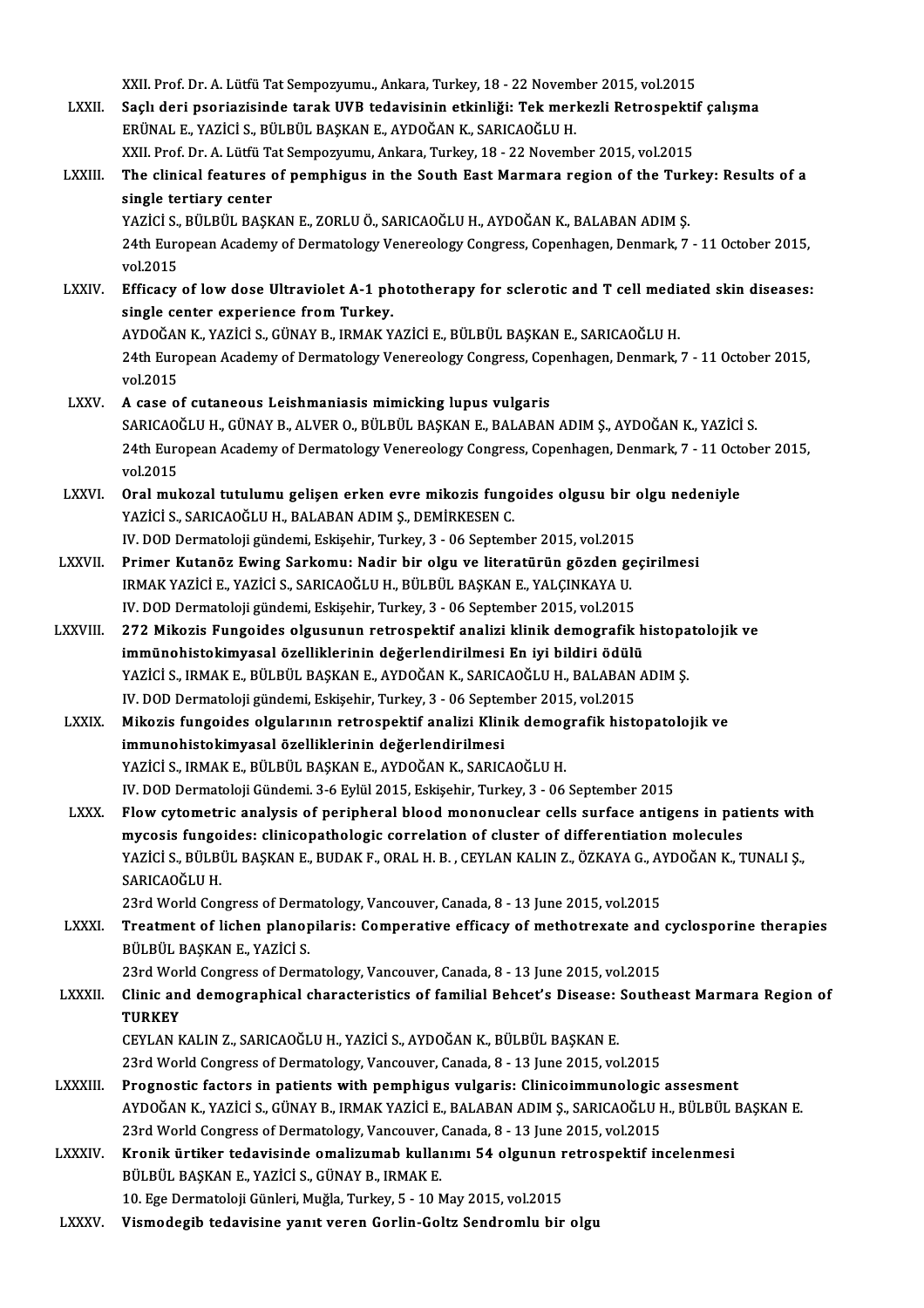|                 | BÜLBÜL BAŞKAN E., YAZİCİ S., GÜNAY B., IRMAK YAZİCİ E., KANAT Ö., KAHVECİ R., SARICAOĞLU H.                   |
|-----------------|---------------------------------------------------------------------------------------------------------------|
|                 | 10. Ege Dermatoloji Günleri, Muğla, Turkey, 5 - 10 May 2015, vol.2015                                         |
| <b>LXXXVI</b> . | Klinikopatolojik antite olarak ürtikeryal vaskülit: 46 hastanın Retrospektif analizi                          |
|                 | AYDOĞAN K., YAZİCİ S., GÜNAY B., CEYLAN KALIN Z., IRMAK YAZİCİ E., BALABAN ADIM Ş., SARICAOĞLU H.,            |
|                 | BÜLBÜL BAŞKAN E.                                                                                              |
|                 | XXV Ulusal Dermatoloji Kongresi, Antalya, Turkey, 21 October - 25 November 2014, vol.2014                     |
| LXXXVII.        | İki kardeşte hipohidrotik ektodermal displazi olgusu                                                          |
|                 | IRMAK YAZİCİ E., ERÜNAL E., BÜLBÜL BAŞKAN E., YAZİCİ S., BALABAN ADIM Ş.                                      |
|                 | XXV Ulusal Dermatoloji Kongresi, Antalya, Turkey, 21 - 25 October 2014, vol.2014                              |
| LXXXVIII.       | A case of blaschkolinear atopic dermatitis.                                                                   |
|                 | SARICAOĞLU H., YAZİCİ S., GÜNAY B., BALABAN ADIM Ş., KONUŞ A.                                                 |
|                 | 23rd EADV Congress "Building Bridges", Amsterdam, Netherlands, 8 - 12 October 2014, vol.2014                  |
| <b>LXXXIX</b>   | Is there any relationship between pemphigus vulgaris and human herpesvirus-8?                                 |
|                 | ALGAN S. İ. , AYDOĞAN K., AĞCA H., YAZİCİ S., BALABAN ADIM Ş., BÜLBÜL BAŞKAN E., SARICAOĞLU H., TUNALI Ş.     |
|                 | 23rd EADV Congress "Building Bridges", Amsterdam, Netherlands, 8 - 12 October 2014, vol.2014                  |
| XC.             | Is there any relationship between mycosis fungoides and human herpesvirus-8?                                  |
|                 | ALGAN S. İ. , AYDOĞAN K., AĞCA H., YAZİCİ S., BALABAN ADIM Ş., BÜLBÜL BAŞKAN E., SARICAOĞLU H., TUNALI Ş.     |
|                 | 23rd EADV Congress "Building Bridges", Amsterdam, Netherlands, 8 - 12 October 2014, vol.2014                  |
| XCI.            | Metastatic melanoma arising in a patient with neurofibromatosis type-I                                        |
|                 | YAZİCİ S., BÜLBÜL BAŞKAN E., BALABAN ADIM Ş.                                                                  |
|                 | 23rd EADV Congress "Building Bridges", Amsterdam, Netherlands, 8 - 12 October 2014, vol.2014                  |
| XCII.           | Microinvasive melanoma in a patient with palmoplantar psoriasis                                               |
|                 | BÜLBÜL BAŞKAN E., YAZİCİ S., BALABAN ADIM Ş., OZBEK S.                                                        |
|                 | 23rd EADV Congress "Building Bridges", Amsterdam, Netherlands, 8 - 12 October 2014, vol.2014, pp.0-1732       |
| XCIII.          | Ailevi Behçet olguları: Güneydoğu Marmara Bölgesi                                                             |
|                 | CEYLAN KALIN Z., SARICAOĞLU H., YAZİCİ S., YÜCEL A. A., AYDOĞAN K., BÜLBÜL BAŞKAN E.                          |
|                 | XXV Ulusal Dermatoloji Kongresi, Antalya, Turkey, 21 - 25 September 2014, vol.2014                            |
| <b>XCIV</b>     | P-fenilendiamin alerjisi: iki olgu vesilesiyle literatürün gözden geçirilmesi                                 |
|                 | YAZİCİ S. BÜLBÜL BASKAN E. GÜNAY B.                                                                           |
|                 | 5. Dermatoimmünoloji ve Allerji Derneği Güz Okulu, Muğla, Turkey, 17 - 21 September 2014, vol.2014            |
| XCV.            | Paraneoplastik otoimmün Fenomen olarak vitiligo?                                                              |
|                 | YAZİCİ S., BÜLBÜL BAŞKAN E., ERÜNAL E., BALABAN ADIM Ş.                                                       |
|                 | 10. Çukurova Dermatoloji Günleri. Deri Hastalıkları ve Endokrin, Nevşehir, Turkey, 5 - 08 June 2014, vol.2014 |
| XCVI.           | Aplazia kutis ve mastositoz birlikteliği: olgu sunumu                                                         |
|                 | ALGAN S. İ. , SARICAOĞLU H., GÜNAY B., YAZİCİ S., AYDOĞAN K., BÜLBÜL BAŞKAN E., TUNALI Ş.                     |
|                 | 6. Ulusal Pediatrik Dermatoloji Günleri, Cyprus (Kktc), 17 - 20 April 2014, vol.2014                          |
| XCVII.          | Pediatrik Vitiligoda Dar band UVB tedavisinin etkinliği: 26 olgunun Retrospektif analizi                      |
|                 | YAZİCİ S., GÜNAY B., BÜLBÜL BAŞKAN E., AYDOĞAN K., SARICAOĞLU H., TUNALI Ş.                                   |
|                 | 6. Ulusal Pediatrik Dermatoloji Günleri, Cyprus (Kktc), 17 - 20 April 2014, vol.2014                          |
| XCVIII.         | Mikozis Fungoides tanılı olgularda T, B ve NK hücre yüzey antijenlerinin flowsitometrik analizi               |
|                 | YAZİCİ S., BÜLBÜL BAŞKAN E., BUDAK F., ORAL H. B., ÖZKAYA G., AYDOĞAN K., TUNALI Ş., SARICAOĞLU H.            |
|                 | XXI. Prof. Dr. A. Lütfü Tat Sempozyumu, Ankara, Turkey, 13 - 17 November 2013, vol.2013                       |
| <b>XCIX</b>     | AML prekürsorü olarak pruritus jeneralize: bir olgu sunumu ve literatürün gözden geçirilmesi                  |
|                 | BÜLBÜL BAŞKAN E., YAZİCİ S., GÜNAY B., ALİ R.                                                                 |
|                 | XXI. Prof. Dr. A. Lütfü Tat Sempozyumu, Ankara, Turkey, 13 November 2013 - 17 November 2017, vol.2013         |
| c.              | Hipereozinofilinin eşlik ettiği pankreas kanseri olgusu: Paraneoplastik Fenomen?                              |
|                 | BÜLBÜL BAŞKAN E., YAZİCİ S., GÜNAY B., BALABAN ADIM Ş.                                                        |
|                 | XXI. Prof. Dr. A. Lütfü Tat Sempozyumu, Ankara, Turkey, 13 - 17 November 2013, vol.2013                       |
| CI.             | Herediter Anjioödem Tedavisinde C1 İnhibitör Konsantrelerinin Kullanımına İlişkin Klinik                      |
|                 | Deneyimlerimiz.                                                                                               |
|                 | TUNALI Ş., TİLKİ GÜNAY I., YAZİCİ S., BÜLBÜL BAŞKAN E.                                                        |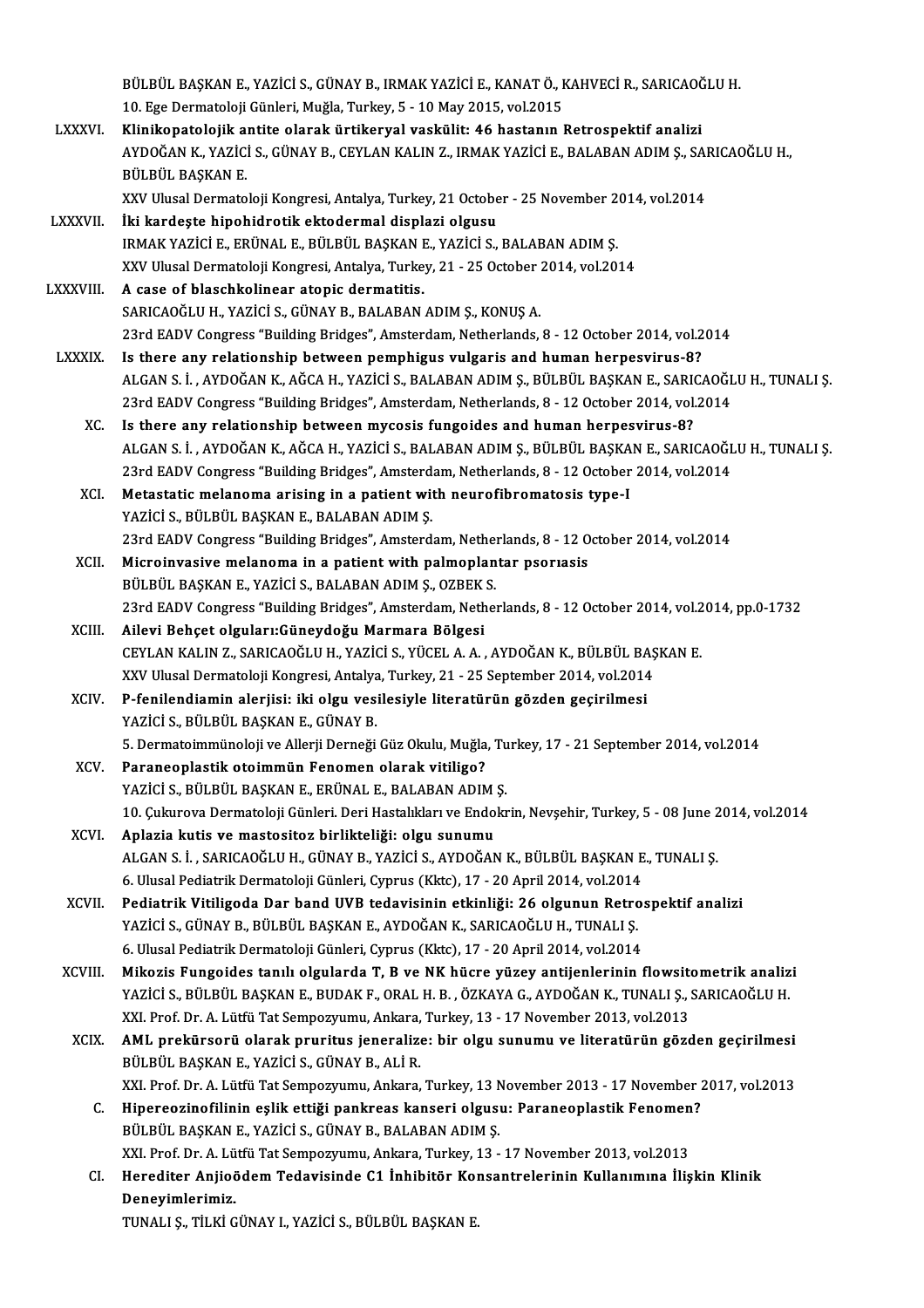XXI. Prof. Dr. A. Lütfü Tat Sempozyumu, Ankara, Turkey, 13 - 17 November 2013, vol.2013<br>Peonivaria taklitajai tümönal kaleinegia: olan sunumu ve literatürün görden gesir XXI. Prof. Dr. A. Lütfü Tat Sempozyumu, Ankara, Turkey, 13 - 17 November 2013, vol.2013<br>CII. Psoriyazis taklitçisi tümöral kalsinozis: olgu sunumu ve literatürün gözden geçirilmesi<br>YAZİÇİ S. ERÜNAL E. AYDOĞAN K. BÜLRÜL XXI. Prof. Dr. A. Lütfü Tat Sempozyumu, Ankara, Turkey,<br>Psoriyazis taklitçisi tümöral kalsinozis: olgu sunu<br>YAZİCİ S., ERÜNAL E., AYDOĞAN K., BÜLBÜL BAŞKAN E.<br>YYL Prof. Dr. A. Lütfü Tet Semporumu, Ankara, Turkay Psoriyazis taklitçisi tümöral kalsinozis: olgu sunumu ve literatürün gözden geçir<br>YAZİCİ S., ERÜNAL E., AYDOĞAN K., BÜLBÜL BAŞKAN E.<br>XXI. Prof. Dr. A. Lütfü Tat Sempozyumu, Ankara, Turkey, 13 - 17 November 2013, vol.2013<br>A YAZİCİ S., ERÜNAL E., AYDOĞAN K., BÜLBÜL BAŞKAN E.<br>XXI. Prof. Dr. A. Lütfü Tat Sempozyumu, Ankara, Turkey, 13 - 17 November 2013, vol.2013<br>CIII. **Adalimumab ile tetiklenen ürtiker olgusu** BÜLBÜL BAŞKAN E., YAZİCİ S. Adalimumab ile tetiklenen ürtiker olgusu<br>BÜLBÜL BAŞKAN E., YAZİCİ S.<br>XXI. Prof. Dr. A. Lütfü Tat Sempozyumu, Ankara, Turkey, 13 - 17 November 2013, vol.2013<br>Kronik Ürtikerde Omalizumab Tedavisi: 4 Olgu Sunumu BÜLBÜL BAŞKAN E., YAZİCİ S.<br>XXI. Prof. Dr. A. Lütfü Tat Sempozyumu, Ankara, Turkey, 13 - 17<br>CIV. Kronik Ürtikerde Omalizumab Tedavisi: 4 Olgu Sunumu<br>PÜLPÜL BASKAN E. AYDIN V. YAZİCİ S. AYDOĞAN K. TUNALL Kronik Ürtikerde Omalizumab Tedavisi: 4 Olgu Sunumu<br>BÜLBÜL BAŞKAN E., AYDIN Y., YAZİCİ S., AYDOĞAN K., TUNALI Ş., SARICAOĞLU H. Kronik Ürtikerde Omalizumab Tedavisi: 4 Olgu Sunumu<br>BÜLBÜL BAŞKAN E., AYDIN Y., YAZİCİ S., AYDOĞAN K., TUNALI Ş., SARICAOĞLU H.<br>XXI. Prof. Dr. A. Lütfü Tat Sempozyumu, Ankara, Turkey, 13 - 17 November 2013, vol.2013<br>Treatm BÜLBÜL BAŞKAN E., AYDIN Y., YAZİCİ S., AYDOĞAN K., TUNALI Ş., SARICAOĞLU H.<br>XXI. Prof. Dr. A. Lütfü Tat Sempozyumu, Ankara, Turkey, 13 - 17 November 2013, vol.2<br>CV. Treatment of Lichen planopilaris: Methotrexate or Cyclosp Treatment of Lichen planopilaris: Methotrexate or Cyclosporine A therapy?<br>BÜLBÜL BASKAN E., YAZİCİ S. 22nd EADV Congress Dermatovenereology in a Changing World, İstanbul, Turkey, 2 - 06 October 2013, vol.2013 BÜLBÜL BAŞKAN E., YAZİCİ S.<br>22nd EADV Congress Dermatovenereology in a Changing World, İstanbul, Turkey, 2 - 06 October 2013, vol.2013<br>CVI. Left Atrial Mechanical Functions, Atrial Electromechanical Delay and P Wave Di 22nd EADV Congress Dermatovener<br>Left Atrial Mechanical Functions<br>with Mild to Moderate Psoriasis<br>Orbik E.O.A. Vilmar M. VAZİÇİ S. Be Left Atrial Mechanical Functions, Atrial Electromechanical Delay and P Wave Dispersion in Patie<br>with Mild to Moderate Psoriasis<br>Ozluk F. O. A. , Yilmaz M., YAZİCİ S., Peker T., Topal D., Karaagac K., Vatansever F., Akgumus with Mild to Moderate Psoriasis<br>Ozluk F. O. A. , Yilmaz M., YAZİCİ S., Peker T., Topal D., Karaagac K., Vatansever F., Akgumus A., Tenekecioglu E.<br>29th Turkish Cardiology Congress of the Turkish-Society-of-Cardiology (TSC) Ozluk F. O. A. , Yilmaz M., YAZİCİ S., Peker T., To<br>29th Turkish Cardiology Congress of the Turk<br>Antalya, Turkey, 26 - 29 October 2013, vol.62<br>Cranuloma annulare in shildran a naviov 29th Turkish Cardiology Congress of the Turkish-Society-of-<br>Antalya, Turkey, 26 - 29 October 2013, vol.62<br>CVII. Granuloma annulare in children a review of 37 cases<br>NAZICI STUNALLS PULPULPASYANE ANDOČAN K SAPI Antalya, Turkey, 26 - 29 October 2013, vol.62<br>CVII. Granuloma annulare in children a review of 37 cases<br>YAZİCİ S., TUNALI Ş., BÜLBÜL BAŞKAN E., AYDOĞAN K., SARICAOĞLU H. Granuloma annulare in children a review of 37 cases<br>YAZİCİ S., TUNALI Ş., BÜLBÜL BAŞKAN E., AYDOĞAN K., SARICAOĞLU H.<br>22nd EADV Congress Dermatovenereology in a Changing World, İstanbul, Turkey, 2 - 06 October 2013, vol.20 YAZİCİ S., TUNALI Ş., BÜLBÜL BAŞKAN E., AYDOĞAN K., SARICAOĞLU H.<br>22nd EADV Congress Dermatovenereology in a Changing World, İstanbul, Turkey, 2 - 06 October 2013, vol.20<br>CVIII. Generalized atypical granuloma annulare 22nd EADV Cong<br>Generalized aty<br>manifestation?<br>vazici serüteü **Generalized atypical granu<br>manifestation?<br>YAZİCİ S., BÜLBÜL BAŞKAN E.**<br>22nd FADV Congress Dermata manifestation?<br>22nd EADV Congress Dermatovenereology in a Changing World, İstanbul, Turkey, 2 - 06 October 2013, vol.2013<br>22nd EADV Congress Dermatovenereology in a Changing World, İstanbul, Turkey, 2 - 06 October 2013, vo YAZİCİ S., BÜLBÜL BAŞKAN E.<br>22nd EADV Congress Dermatovenereology in a Changing World, İstanbul, Turkey, 2 - 06 October 2013, vol.2013<br>CIX. Erythrodermic psoriasis: as an indicator for underlying signet ring cell carci 22nd E<br>Erythr<br>colon<br>v^zici Erythrodermic psoriasis: as an indicator for underlying si<br>colon<br>YAZİCİ S., BÜLBÜL BAŞKAN E., GÜNAY B., TUNALI Ş., AYDOĞAN K.<br>22nd FADV Congrees Dermatovonenselegy in a Changing World colon<br>YAZİCİ S., BÜLBÜL BAŞKAN E., GÜNAY B., TUNALI Ş., AYDOĞAN K.<br>22nd EADV Congress Dermatovenereology in a Changing World, İstanbul, Turkey, 2 - 06 October 2013, vol.2013<br>Lisbanaid dermatitis: A pranasplastis phanamanan YAZİCİ S., BÜLBÜL BAŞKAN E., GÜNAY B., TUNALI Ş., AYDOĞAN K.<br>22nd EADV Congress Dermatovenereology in a Changing World, İ<br>CX. Lichenoid dermatitis: A preneoplastic phenomenon?<br>YAZİCİ S., BÜLBÜL BASKAN E., BALABAN ADIM 22nd EADV Congress Dermatovenereology in a C<br>Lichenoid dermatitis: A preneoplastic pheno<br>YAZİCİ S., BÜLBÜL BAŞKAN E., BALABAN ADIM Ş.<br>22nd EADV Congress Dermatovenereology in a Cl Lichenoid dermatitis: A preneoplastic phenomenon?<br>YAZİCİ S., BÜLBÜL BAŞKAN E., BALABAN ADIM Ş.<br>22nd EADV Congress Dermatovenereology in a Changing World, İstanbul, Turkey, 2 - 06 October 2013, vol.2013<br>Juvanile Yanthestanu YAZİCİ S., BÜLBÜL BAŞKAN E., BALABAN ADIM Ş.<br>22nd EADV Congress Dermatovenereology in a Changing World, İstanbul, Turkey, 2 - 06 Octobe<br>CXI. Juvenile Xanthogranuloma: A report of 8 children cases and review of the literatu 22nd EADV Congress Dermatovenereology in a Changing World, İstanbul, Turkey, 2 - 06 Oc<br>Juvenile Xanthogranuloma: A report of 8 children cases and review of the literat<br>AYDOĞAN K., YAZİCİ S., SARICAOĞLU H., BÜLBÜL BAŞKAN E. Juvenile Xanthogranuloma: A report of 8 children cases and review of the literature<br>AYDOĞAN K., YAZİCİ S., SARICAOĞLU H., BÜLBÜL BAŞKAN E., TUNALI Ş., BALABAN ADIM Ş.<br>22nd EADV Congress Dermatovenereology in a Changing Wor AYDOĞAN K., Y.<br>22nd EADV Con<br>2016, vol.2013<br>Efficacy of tor 22nd EADV Congress Dermatovenereology in a Changing World, İstanbul, Turkey, 02 Octol<br>2016, vol.2013<br>CXII. Efficacy of topical photochemotherapy in pediatric alopecia totalis/ universalis<br>2027 - PULPACKANE AVDIN V TUNALLS 2016, vol.2013<br>Efficacy of topical photochemotherapy in pediatric alopecia totalis/ univ<br>YAZİCİ S., BÜLBÜL BAŞKAN E., AYDIN Y., TUNALI Ş., AYDOĞAN K., SARICAOĞLU H.<br>12th WCPD, Modrid, Spain 25, ...27 Santamber 2012 vol.201 Efficacy of topical photochemotherapy in pediatric alo<br>YAZİCİ S., BÜLBÜL BAŞKAN E., AYDIN Y., TUNALI Ş., AYDOĞAN<br>12th WCPD, Madrid, Spain, 25 - 27 September 2013, vol.2013<br>Büllöz Bomfisoid olayılarının Betrospoktif olarak YAZİCİ S., BÜLBÜL BAŞKAN E., AYDIN Y., TUNALI Ş., AYDOĞAN K., SARICAOĞ<br>12th WCPD, Madrid, Spain, 25 - 27 September 2013, vol.2013<br>CXIII. Büllöz Pemfigoid olgularının Retrospektif olarak değerlendirilmesi<br>2022'Cİ S. BÜLBÜL 12th WCPD, Madrid, Spain, 25 - 27 September 2013, vol.2013<br>Büllöz Pemfigoid olgularının Retrospektif olarak değerlendirilmesi<br>YAZİCİ S., BÜLBÜL BAŞKAN E., TUNALI Ş., AYDOĞAN K., SARICAOĞLU H. Büllöz Pemfigoid olgularının Retrospektif olarak değerlendirilmesi<br>YAZİCİ S., BÜLBÜL BAŞKAN E., TUNALI Ş., AYDOĞAN K., SARICAOĞLU H.<br>Otoimmün Büllöz Hastalıklar-Güz toplantıları., Trabzon, Turkey, 12 - 15 September 2013, v YAZİCİ S., BÜLBÜL BAŞKAN E., TUNALI Ş., AYDOĞAN K., SARICAOĞLU H.<br>Otoimmün Büllöz Hastalıklar-Güz toplantıları., Trabzon, Turkey, 12 - 15 September 2013, vol.20<br>CXIV. Tedaviye dirençli pemfigus vulgaris'te Ritüksimab d değerlendirilmesi<br>YAZİCİ S., GÜNAY B., BÜLBÜL BAŞKAN E., TUNALI Ş., AYDOĞAN K., SARICAOĞLU H. Tedaviye dirençli pemfigus vulgaris'te Ritüksimab deneyimi: 9 olgunun Retrospektif OtoimmünBülözHastalıklar-Güz toplantıları,Trabzon,Turkey,12 -15 September 2013,vol.2013 YAZİCİ S., GÜNAY B., BÜLBÜL BAŞKAN E., TUNALI Ş., AYDOĞAN K.,<br>Otoimmün Büllöz Hastalıklar-Güz toplantıları, Trabzon, Turkey, 12<br>CXV. Rekürren aftöz stomatitli olgularda kontakt alerjinin rolü<br>ALCAN İ. SARICAQĞLU H. YAZİCİ Otoimmün Büllöz Hastalıklar-Güz toplantıları, Trabzon, Turkey, 12 - 1<br>Rekürren aftöz stomatitli olgularda kontakt alerjinin rolü<br>ALGAN İ., SARICAOĞLU H., YAZİCİ S., ERDEM H., BÜLBÜL BAŞKAN E.<br>8. Ege Dermateleji Cünleri, İr Rekürren aftöz stomatitli olgularda kontakt alerjinin rolü<br>ALGAN İ., SARICAOĞLU H., YAZİCİ S., ERDEM H., BÜLBÜL BAŞKAN E.<br>8. Ege Dermatoloji Günleri, İzmir, Turkey, 8 - 12 May 2013, vol.2013<br>Multinl Lobüler Kaniller Hemeni ALGAN İ., SARICAOĞLU H., YAZİCİ S., ERDEM H., BÜLBÜL BAŞKAN E.<br>8. Ege Dermatoloji Günleri, İzmir, Turkey, 8 - 12 May 2013, vol.2013<br>CXVI. Multipl Lobüler Kapiller Hemanjiyom<br>YAZİCİ S., BALABAN ADIM Ş. Multipl Lobüler Kapiller Hemanjiyom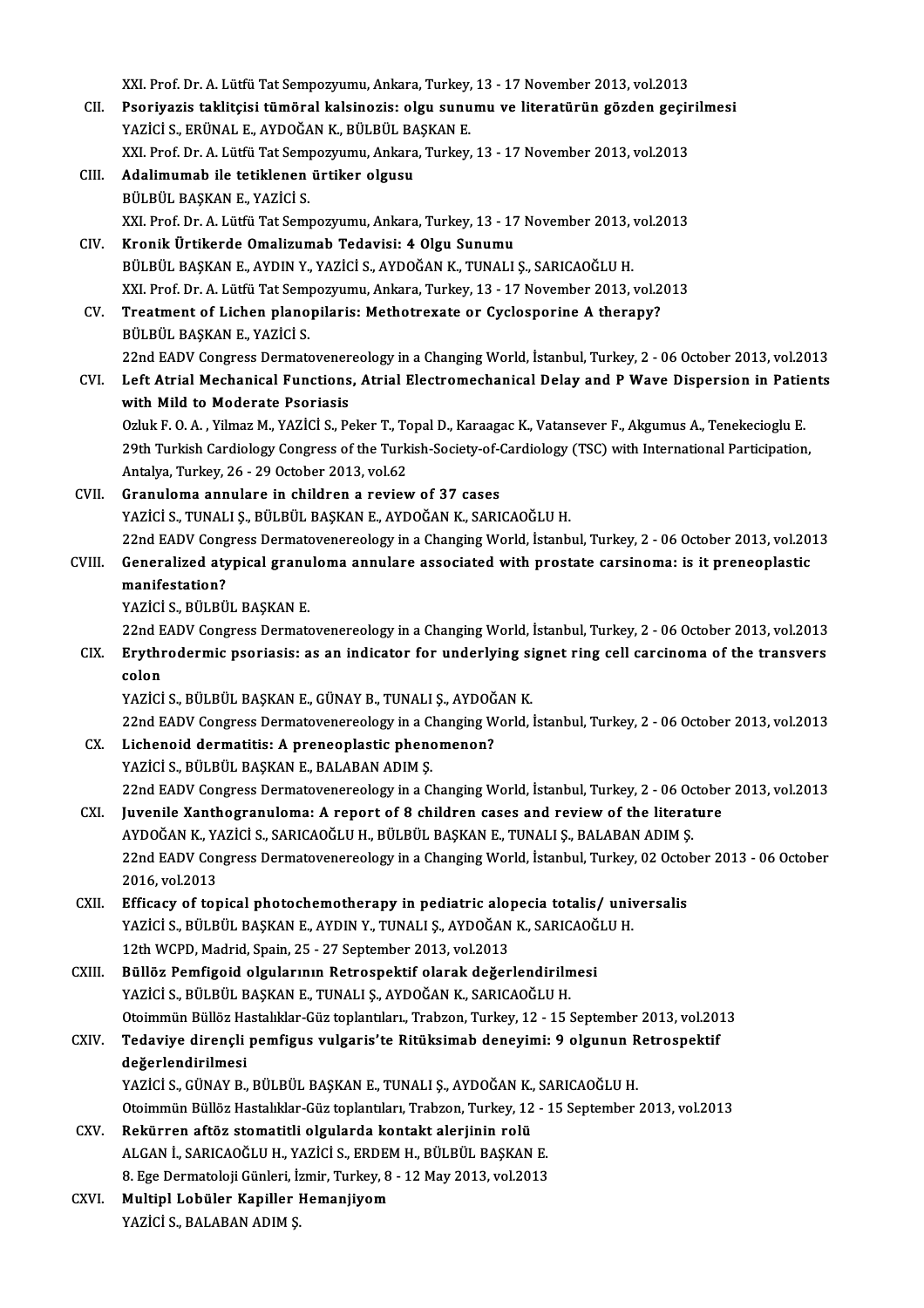|              | XXIV. Ulusal dermatoloji kongresi, Gaziantep, Turkey, 9 - 12 October 2012, vol.2012                                                                                             |
|--------------|---------------------------------------------------------------------------------------------------------------------------------------------------------------------------------|
| CXVII.       | Ear Piercing: Keloid oluşumunun nadir bir nedeni                                                                                                                                |
|              | YAZİCİ S., BAYER A                                                                                                                                                              |
|              | XXIV. Ulusal dermatoloji kongresi, Gaziantep, Turkey, 9 - 13 October 2012, vol.2012                                                                                             |
| CXVIII.      | Mikozis Fungoides tanılı 36 olgunun Retrospektif değerlendirilmesi                                                                                                              |
|              | YAZİCİ S., AYDOĞAN K., TUNALI Ş., TİLKİ GÜNAY I., SARICAOĞLU H., BÜLBÜL BAŞKAN E.                                                                                               |
|              | XXIV. Ulusal Dermatoloji Kongresi, Gaziantep, Turkey, 9 - 13 September 2012, vol.2012                                                                                           |
| <b>CXIX</b>  | Dermatitis Herpetiformis tedavisi                                                                                                                                               |
|              | BÜLBÜL BAŞKAN E, YAZİCİ S.                                                                                                                                                      |
|              | 9. Çukurova Dermatoloji Günleri Dermatolojide tedavi, Adana, Turkey, 23 - 27 May 2012, vol.2012                                                                                 |
| CXX.         | Erythema dyschromicum perstans: A report of 17 cases                                                                                                                            |
|              | YAZİCİ S., BÜLBÜL BAŞKAN E., BALABAN ADIM Ş., SARICAOĞLU H.                                                                                                                     |
|              | 20th Congress of the European Academy of Dermatology and Venereology, Lisbon, Portugal, 20 - 24 October                                                                         |
|              | 2011, vol 2011                                                                                                                                                                  |
| CXXI.        | Clear cell hidroadenoma of the popliteal fossa: A case report with review of the literature                                                                                     |
|              | YAZİCİ S., BÜLBÜL BAŞKAN E., OZ A., BALABAN ADIM Ş., SARICAOĞLU H.                                                                                                              |
|              | 22nd World Congress of Dermatology, Seoul, South Korea, 24 - 29 May 2011, vol.2011                                                                                              |
| CXXII.       | IFN- $\gamma$ (TH-1cytokine), IL-10, IL-6 (TH-2 cytokines), TGF- $\beta$ 1 and TNF- $\alpha$ gene polimorphisms among                                                           |
|              | turkish mycosis fungoides patients                                                                                                                                              |
|              | YAZİCİ S., AYDOĞAN K., KARKUCAK M., YAKUT T., SARICAOĞLU H., BÜLBÜL BAŞKAN E., TUNALI Ş.<br>22nd World Congress of Dermatology, Seoul, South Korea, 24 - 29 May 2011, vol.2011  |
| CXXIII.      | Ürtikerya Pigmentoza tanılı çocuk olguların klinik ve demografik özellikleri                                                                                                    |
|              | YAZİCİ S., BÜLBÜL BAŞKAN E., AKTAŞ B., TİLKİ GÜNAY I., SARICAOĞLU H., AYDOĞAN K., TUNALI Ş.                                                                                     |
|              | 6. Ege Dermatoloji Günleri, Muğla, Turkey, 4 - 08 May 2011, vol.2011                                                                                                            |
| <b>CXXIV</b> | Rekürren pitriyazis verzikolor olgusunda oral isoretinoin ile uzun süreli remisyon                                                                                              |
|              | BÜLBÜL BAŞKAN E., SARICAOĞLU H., YAZİCİ S., OZ A.                                                                                                                               |
|              | XXIII. Ulusal Dermatoloji Kongresi, Antalya, Turkey, 19 - 23 October 2010, vol.2010                                                                                             |
| CXXV.        | Mikozis fungoides tanılı olgularda sitokin gen polimorfizmi                                                                                                                     |
|              | YAZİCİ S., AYDOĞAN K., KARKUCAK M., YAKUT T., SARICAOĞLU H., BÜLBÜL BAŞKAN E., TUNALI Ş.                                                                                        |
|              | XXIII. Ulusal Dermatoloji Kongresi, Antalya, Turkey, 19 - 23 October 2010, vol.2010                                                                                             |
| CXXVI.       | A case of Brooke Spiegler syndrome                                                                                                                                              |
|              | TUNALI Ș., YAZİCİ S., BÜLBÜL BAŞKAN E., BALABAN ADIM Ş.                                                                                                                         |
|              | 19th Congress of the European Academy of Dermatology and Venereology, Gothenburg, Sweden, 1 - 04 July 2010,                                                                     |
|              | vol.2010                                                                                                                                                                        |
| CXXVII.      | Kaposi Sarkomu: 10 yıllık deneyimimiz.                                                                                                                                          |
|              | YAZİCİ S., TUNALI Ş., BÜLBÜL BAŞKAN E., AYDOĞAN K., SARICAOĞLU H.                                                                                                               |
|              | Dermatoonkoloji Gündemi. 26-30 Mayıs 2010, İzmir, Turkey, 26 - 30 May 2010, vol.2010<br>Clinical experience with systemic cyclosporin-A treatment in severe childhood psoriasis |
| CXXVIII.     | BÜLBÜL BAŞKAN E., YAZİCİ S., TUNALI Ş., SARICAOĞLU H.                                                                                                                           |
|              | 11th World Congress of Pediatric Dermatology, Bangkok, Thailand, 17 - 19 November 2009, vol.2009                                                                                |
| <b>CXXIX</b> | Oral cyclosporine-A therapy in pediatric alopecia totalis/universalis: our clinic experience with                                                                               |
|              | review of data in literature                                                                                                                                                    |
|              | YAZİCİ S., SARICAOĞLU H., BÜLBÜL BAŞKAN E.                                                                                                                                      |
|              | 11th World Congress of Pediatric Dermatology, Bangkok, Thailand, 17 - 19 November 2009, vol.2009                                                                                |
| CXXX.        | Renal Transplantlı olguda atipik yerleşim ve görünümde skuamöz hücreli karsinom                                                                                                 |
|              | BAŞAR VURAL Z., YAZİCİ S., SARICAOĞLU H., BALABAN ADIM Ş.                                                                                                                       |
|              | 19. Prof Dr A. Lütfi Tat Simpozyumu, Ankara, Turkey, 11 - 15 November 2009, vol.2009                                                                                            |
| <b>CXXXI</b> | Kronik Ürtiker ve Strongyloidosis: Üç olgu                                                                                                                                      |
|              | ALVER O., YAZİCİ S., TUĞBA DİNÇ F., TÖRE O.                                                                                                                                     |
|              | 16. Ulusal Parazitoloji Kongresi, Adana, Turkey, 1 - 07 November 2009, vol.2009                                                                                                 |
| CXXXII.      | Malign Melanoma olgularımız (4 yıllık istatistiksel dökümantasyon)                                                                                                              |